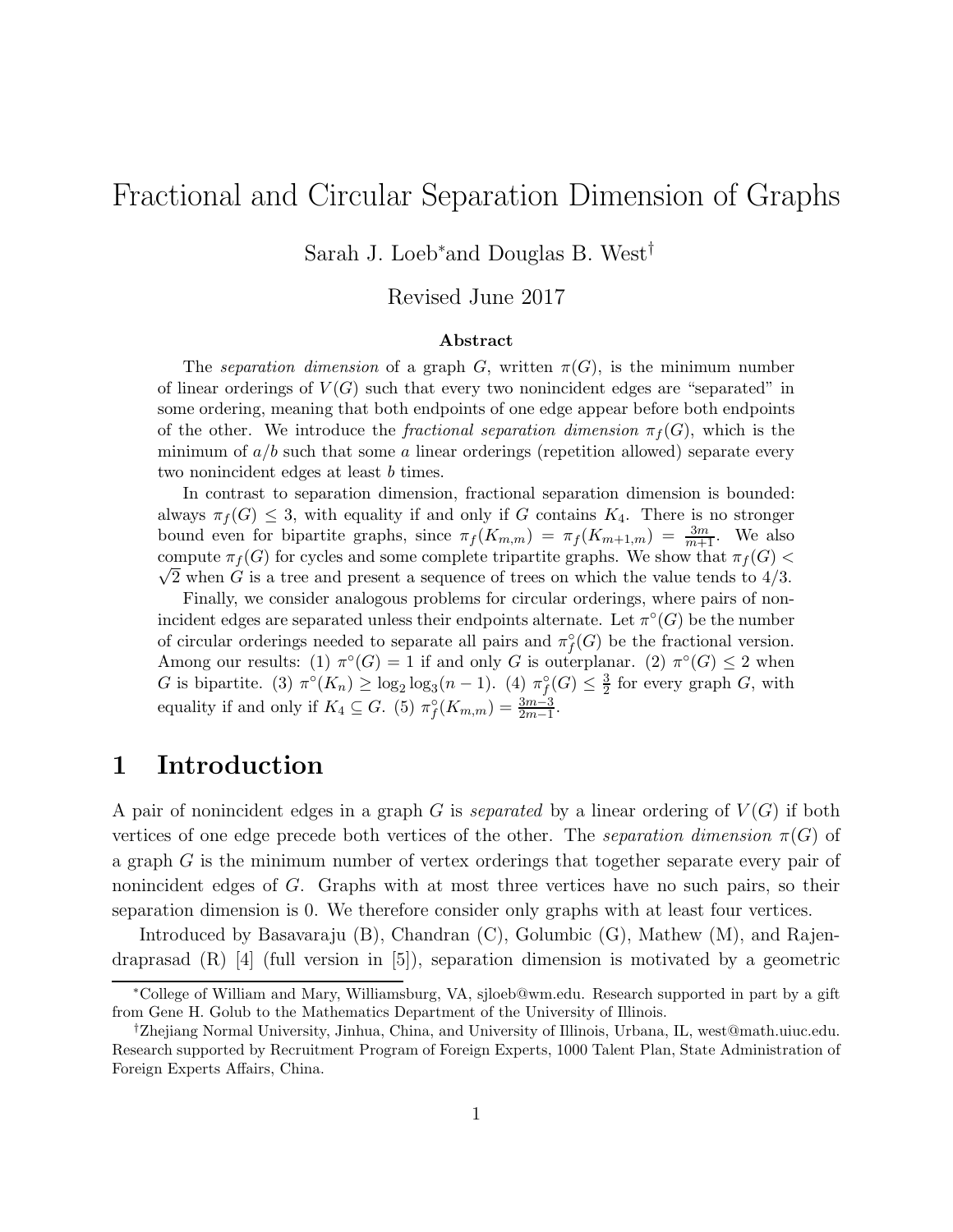interpretation. By viewing the orderings as giving coordinates for each vertex, the separation dimension is the least k such that the vertices of G can be embedded in  $\mathbb{R}^k$  so that any two nonincident edges of G are separated by a hyperplane perpendicular to some coordinate axis (ties in a coordinate may be broken arbitrarily.)

The upper bounds on  $\pi(G)$  proved by BCGMR [4, 5] include  $\pi(G) \leq 3$  when G is planar (sharp for  $K_4$ ) and  $\pi(G) \leq 4 \log_{3/2} n$  when G has n vertices. Since all pairs needing separation continue to need separation when other edges are added,  $\pi(G) \leq \pi(H)$  when  $G \subseteq H$ ; call this fact *monotonicity*. By monotonicity, the complete graph  $K_n$  achieves the maximum among *n*-vertex graphs. In general,  $\pi(G) \geq \log_2\lfloor \frac{1}{2} \rfloor$  $\frac{1}{2}\omega(G)$ , where  $\omega(G) = \max\{t: K_t \subseteq G\}.$ This follows from the lower bound  $\pi(K_{m,n}) \geq \log_2 \min\{m, n\}$  [4, 5] and monotonicity. Hence the growth rate of  $\pi(K_n)$  is logarithmic.

BCMR [6] proved  $\pi(G) \in O(k \log \log n)$  for the *n*-vertex graphs G in which every subgraph has a vertex of degree at most k. Letting  $K'_n$  denote the graph produced from  $K_n$  by subdividing every edge, they also showed  $\pi(K'_n) \in \Theta(\log \log n)$ . Thus separation dimension is unbounded already on the family of graphs with average degree less than 4. In terms of the maximum vertex degree  $\Delta(G)$ , Alon and BCMR [2] proved  $\pi(G) \leq 2^{9 \log_2^* \Delta(G)} \Delta(G)$ . They also proved that almost all d-regular graphs G satisfy  $\pi(G) \geq \lceil d/2 \rceil$ .

Separation dimension is equivalently the restriction of another parameter to the special case of line graphs. The *boxicity* of a graph  $G$ , written  $b\alpha(G)$ , is the least k such that G can be represented by assigning each vertex an axis-parallel box in  $\mathbb{R}^k$  (that is, a cartesian product of  $k$  intervals) so that vertices are adjacent in  $G$  if and only if their assigned boxes intersect. The initial paper [4] observed that  $\pi(G) = \text{box}(L(G))$ , where  $L(G)$  denotes the line graph of  $G$  (including when  $G$  is a hypergraph).

A variant of separation dimension was introduced by Dusart, Ziedan, and GMR [10]. *Induced separation dimension* requires separation only of pairs whose vertex sets induce exactly two edges. The parameter behaves quite differently from separation dimension. The authors note that monotonicity does not hold for this parameter and prove that it is NPcomplete to determine which graphs have induced separation dimension 1.

We study a fractional version of separation dimension, using techniques that apply for hypergraph covering problems in general. Given a hypergraph  $H$ , the *covering number*  $\tau(H)$ is the minimum number of edges in  $H$  whose union is the full vertex set. For separation dimension  $\pi(G)$ , the vertex set of H is the set of pairs of nonincident edges in G, and the edges of H are the sets of pairs separated by a single ordering of  $V(G)$ . Many minimization problems, including chromatic number, domination, poset dimension, and so on, can be expressed in this way.

Given a hypergraph covering problem, the corresponding fractional problem considers the difficulty of covering each vertex multiple times and measures the "long-term" average number of edges needed. More precisely, the t-fold covering number  $\tau_t(H)$  is the least number of edges in a list of edges (repetition allowed) that covers each vertex at least  $t$  times, and the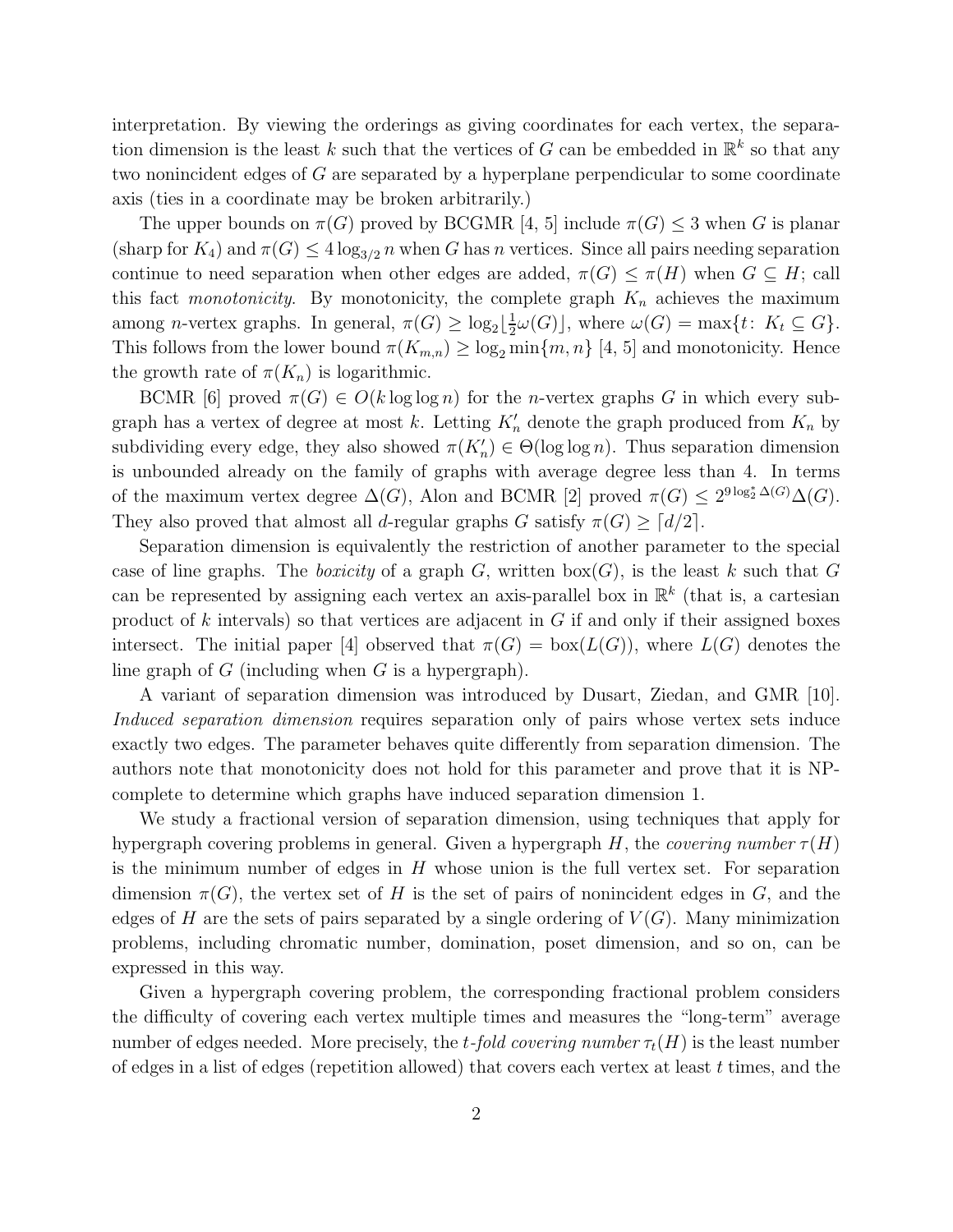*fractional covering dimension* is lim inf<sub>t</sub>  $\tau_t(H)/t$ . In the special case that H is the hypergraph associated with separation dimension, we obtain the t-fold separation dimension  $\pi_t(G)$  and the *fractional separation dimension*  $\pi_f(G)$ .

Every list of s edges in a hypergraph H provides an upper bound on  $\tau_f(H)$ ; if it covers each vertex at least t times, then it is called an  $(s: t)$ *-covering*, and  $\tau_f(H) \leq s/t$ . This observation suffices to determine the maximum value of the fractional separation dimension. It is bounded, even though the separation dimension is not (recall  $\pi(K_n) \geq \log(n/2)$ ). Although fractional versions exist for all hypergraph covering parameters, this behavior of having the fractional version bounded while the integer version is unbounded seems unusual. In particular, although the ratio between the chromatic number and the fractional chromatic number is unbounded, the fractional chromatic number itself is also unbounded.

#### **Theorem 1.1.**  $\pi_f(G) \leq 3$  *for any graph G, with equality when*  $K_4 \subseteq G$ *.*

*Proof.* We may assume  $|V(G)| \geq 4$ , since otherwise there are no separations to be established and  $\pi_f(G) \leq \pi(G) = 0$ . Now consider the set of all linear orderings of  $V(G)$ . For any two nonincident edges ab and cd, consider fixed positions of the other  $n-4$  vertices in a linear ordering. There are 24 such orderings, and eight of them separate ab and cd. Grouping the orderings into such sets shows that ab and cd are separated  $n!/3$  times. Hence  $\pi_f(G) \leq 3$ .

Now suppose  $K_4 \subseteq G$ . In a copy of  $K_4$  there are three pairs of nonincident edges, and every linear ordering separates exactly one of them. Hence to separate each at least  $t$  times, 3t orderings must be used. We obtain  $\pi_t(G) > 3t$  for all t, so  $\pi(G) > 3$ . □

When G is disconnected, the value on G of  $\pi_t$  for any t (and hence also the value of  $\pi_f$ ) is just its maximum over the components of G. We therefore focus on connected graphs. Also monotonicity holds for  $\pi_f$  just as for  $\pi$ .

Fractional versions of hypergraph covering problems are discussed in the book of Scheinerman and Ullman [9]. For every hypergraph covering problem, the fractional covering number is the solution to the linear programming relaxation of the integer linear program specifying  $\tau(H)$ . One can use this to express  $\tau_f(G)$  in terms of a matrix game; we review this transformation in Section 2 to make our presentation self-contained. The resulting game yields a strategy for proving results about  $\tau_f(H)$  and in particular about  $\pi_f(G)$ .

In Section 3, we characterize the extremal graphs for fractional separation dimension, proving that  $\pi_f(G) = 3$  only when  $K_4 \subseteq G$ . No smaller bound can be given even for bipartite graphs; we prove  $\pi_f(K_{m,m}) = \frac{3m}{m+1}$ .

In Sections 4 and 5 we consider sparser graphs. The *girth* of a graph is the minimum length of its cycles (infinite if it has no cycles). In Section 4 we show  $\pi_f(C_n) = \frac{n}{n-2}$ . Also, the value is  $\frac{30}{17}$  for the Petersen graph and  $\frac{28}{17}$  for the Heawood graph. Although these results suggested asking whether graphs with fixed girth could admit better bounds on separation number, Alon [1] pointed out by using expander graphs that large girth does not permit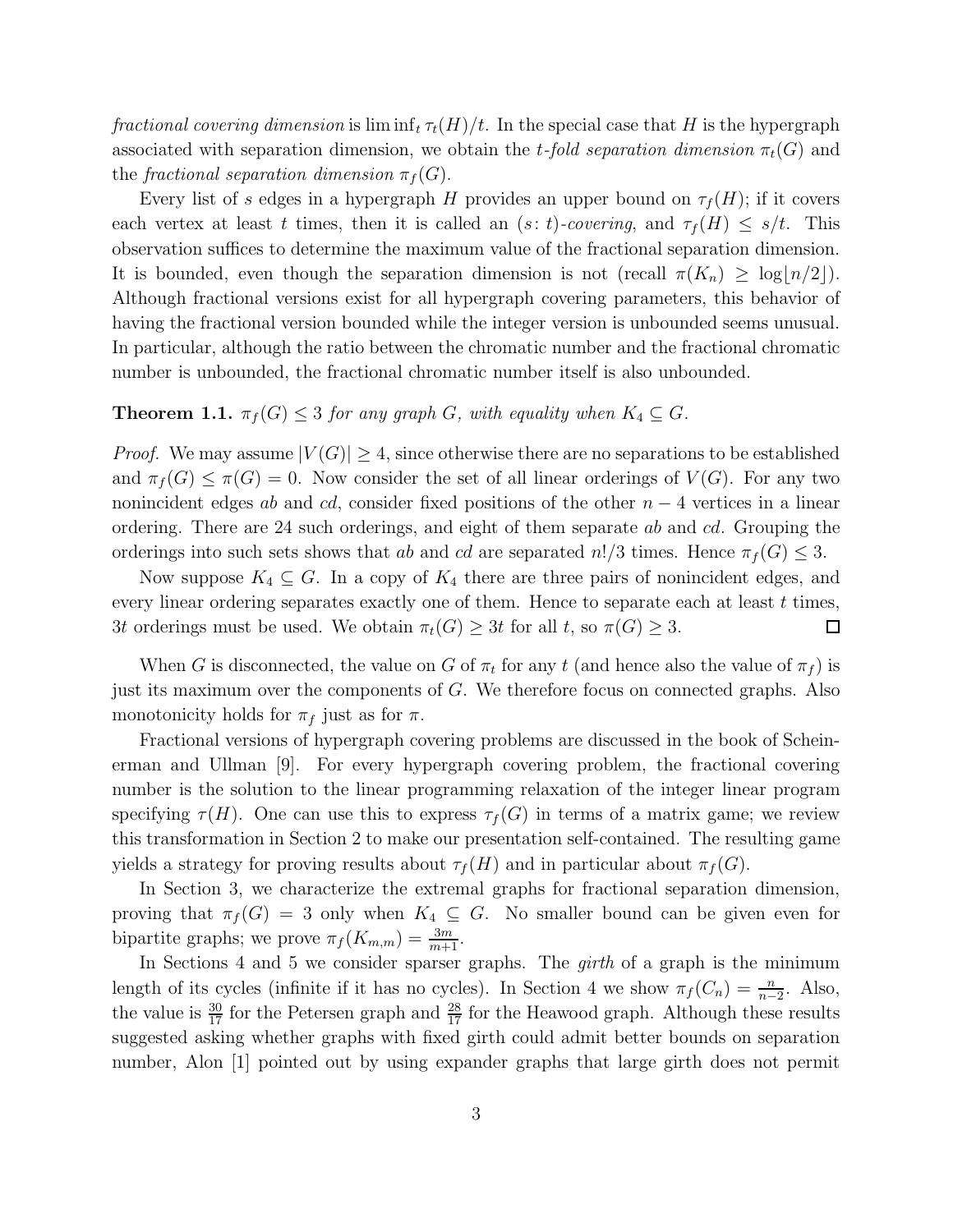bounding  $\pi_f(G)$  by any constant less than 3 (see Section 4). Since expander graphs are nonplanar, the question remains open for planar graphs.

#### **Question 1.2.** How large can  $\pi_f(G)$  be when G is a planar graph with girth at least g?

In Section 5, we consider trees. In contrast to Alon's result [1] permitting  $\pi_f$  to approach 3 for graphs with large girth, we prove that  $\pi_f(G) < \sqrt{2}$  when G has no cycles. The bound improves to  $\pi_f(T) \leq \frac{4}{3}$  $\frac{4}{3}$  for trees obtained from a subdivision of a star by adding any number of pendant edges at each leaf. This is sharp; the tree with  $4m + 1$  vertices obtained by subdividing every edge of  $K_{1,2m}$  (replacing every edge of  $K_{1,2m}$  with a path of length 2) has diameter 4 and fractional separation dimension  $\frac{4m-2}{3m-1}$ , which tends to  $\frac{4}{3}$ . We believe that the optimal bound for trees is strictly between  $\frac{4}{3}$  and  $\sqrt{2}$ .

#### **Question 1.3.** *What is the supremum of*  $\pi_f(G)$  *when* G *is a tree?*

In Section 6, we return to the realm of dense graphs with values of  $\pi_f$  near 3. We start with bipartite graphs, computing  $\pi_f(K_{m+1,qm})$ . The formula yields  $\pi_f(K_{m,r}) < 3(1 - \frac{1}{2m})$  $rac{1}{2m-1}$ for all  $r$ , so both parts of the bipartite graph must grow to obtain a sequence of bipartite graphs on which  $\pi_f$  tends to 3. In the special case  $q = 1$ , we obtain  $\pi_f(K_{m+1,m}) = \frac{3m}{m+1}$ . Thus  $\pi_f(K_{\lceil n/2 \rceil, \lfloor n/2 \rfloor}) = \frac{3m}{m+1}$ , where  $m = \lfloor n/2 \rfloor$ .

#### **Conjecture 1.4.** *Among bipartite n*-vertex graphs,  $\pi_f$  is maximized by  $K_{\lceil n/2 \rceil, \lfloor n/2 \rfloor}$ .

In seeking to maximize  $\pi_f$  over *n*-vertex graphs not containing  $K_4$ , we consider complete tripartite graphs. For the *n*-vertex  $K_4$ -free graph having the most edges, we prove  $\pi_f(K_{m,m,m}) = \frac{6m+2}{2m+1}$ . When  $n = 6r$ , we thus have  $\pi_f(K_{2r,2r,2r}) > \pi_f(K_{3r,3r})$ . Surprisingly, the value is larger for a quite different complete tripartite graph.

**Conjecture 1.5.** For  $n \geq 10$ , the *n*-vertex graph not containing  $K_4$  that maximizes  $\pi_f$  is  $K_{1,\lfloor (n-1)/2 \rfloor, \lceil (n-1)/2 \rceil}$ .

Computer search verifies the conjecture for  $n \geq 14$ . For  $n = 9$  there is an anomaly, with  $\pi_f (K_{3,3,3}) > \pi_f (K_{1,4,4}).$ 

The sets of values achievable by fractional parameters have quite varied behavior. For example, all rational values at least 2 occur as the fractional chromatic number of some graph. On the other hand, the fractional matching number of any graph is half an integer. Motivated by the examples, we ask the following.

Question 1.6. *Which rational numbers (between* 1 *and* 3*) occur as the fractional separation dimension of some graph?*

Finally, in Section 7 we consider the analogues of  $\pi$  and  $\pi_f$  defined by using circular orderings of the vertices rather than linear orderings; we use the notation  $\pi^{\circ}$  and  $\pi^{\circ}_{f}$ . We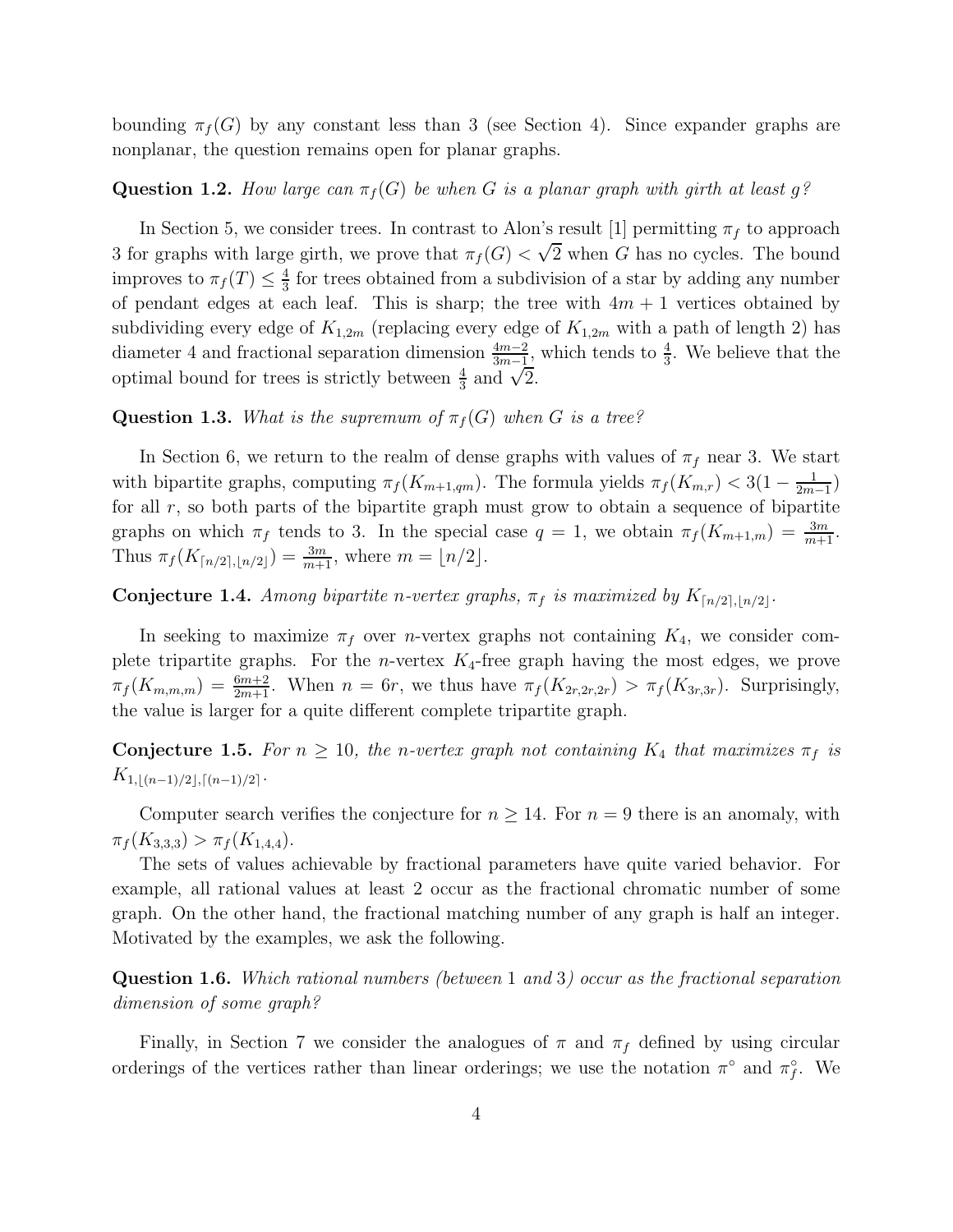show first that  $\pi^{\circ}(G) = 1$  if and only if G is outerplanar. Surprisingly,  $\pi^{\circ}(K_{m,n}) = 2$  when  $m, n \geq 2$  and  $mn > 4$ , but  $\pi^{\circ}$  is unbounded, with  $\pi^{\circ}(K_n) > \log_2 \log_3 (n-1)$ . This contrasts with the linear version of separation dimension, which is unbounded on both  $K_{n,n}$  and  $K_n$ . In a subsequent paper, Bharathi, De, and Lahiri [7] prove  $\pi^{\circ}(G) = 2$  for 2-outerplanar graphs and  $\pi^{\circ}(G) \leq 2$  for series-parallel graphs.

For the fractional context, we prove  $\pi_f^{\circ}(G) \leq \frac{3}{2}$  $\frac{3}{2}$  for all G, with equality if and only if  $K_4 \subseteq G$ . Again no better bound holds for bipartite graphs; we prove  $\pi_f^{\circ}(K_{m,qm}) = \frac{6(qm-1)}{4mq+q-3}$ , which tends to  $\frac{3}{2}$  as  $m \to \infty$  when  $q = 1$ . It tends to  $\frac{6m}{4m+1}$  when  $q \to \infty$ , so again both parts of the bipartite graph must grow to obtain a sequence on which  $\pi_f^{\circ}$  tends to  $\frac{3}{2}$ . The proof is different from the linear case. The questions remaining are analogous to those for  $\pi_f$ .

 $\bf{Question~1.7.}$  *How large can*  $\pi_f^{\circ}$  *be when*  $G$  *is a planar graph with girth at least*  $g$  ? Which are  $the$  n-vertex graphs maximizing  $\pi_f^{\circ}$  among bipartite graphs and among those not containing  $K_4$ ? Which rational numbers between 1 and  $\frac{3}{2}$  occur?

### 2 Fractional Covering and Matrix Games

Given a hypergaph H with vertex set  $V(H)$  and edge set  $E(H)$ , let  $E_v = \{e \in E(H): v \in e\}$ for  $v \in V(H)$ . The covering number  $\tau(H)$  is the solution to the integer linear program "minimize  $\sum_{e \in E(H)} x_e$  such that  $x_e \in \{0,1\}$  for  $e \in E(H)$  and  $\sum_{e \in E_v} x_e \ge 1$  for  $v \in V(H)$ ." The linear programming relaxation replaces the constraint  $x_e \in \{0, 1\}$  with  $0 \le x_e \le 1$ .

It is well known (see Theorem 1.2.1 of [9]) that the resulting solution  $\tau^*$  equals  $\tau_f(H)$ . Multiplying the values in that solution by their least common multiple  $t$  yields a list of edges covering each vertex at least t times, and hence  $\tau_f(H) \leq \tau^*t/t$ . Similarly, normalizing an  $(s : t)$ -covering yields  $\tau^* \leq s/t$ . Note that since the solution to a linear program with integer constraints is always rational, always  $\tau_f(H)$  is rational (when H is finite).

A subsequent transformation to a matrix game yields a technique for proving bounds on  $\tau_f(H)$ . The constraint matrix M for the linear program has rows indexed by  $E(H)$ and columns indexed by  $V(H)$ , with  $M_{e,v} = 1$  when  $v \in e$  and otherwise  $M_{e,v} = 0$ . In the resulting matrix game, the edge player chooses a row e and the vertex player chooses a column v, and the outcome is  $M_{e,v}$ . In playing the game repeatedly, each player uses a strategy that is a probability distribution over the options, and then the expected outcome is the probability that the chosen vertex is covered by the chosen edge. The edge or "covering" player wants to maximize this probability; the vertex player wants to minimize it.

Using the probability distribution  $x$  over the rows guarantees outcome at least the smallest entry in  $x^T M$ , no matter what the vertex player does. Hence the edge player seeks a probability distribution x to maximize t such that  $\sum_{e \in E_v} x_e \geq t$  for all  $v \in V(H)$ . Dividing by t turns this into the linear programming formulation for  $\tau_f(H)$ , with the resulting optimum being  $1/t$ . This yields the following relationship.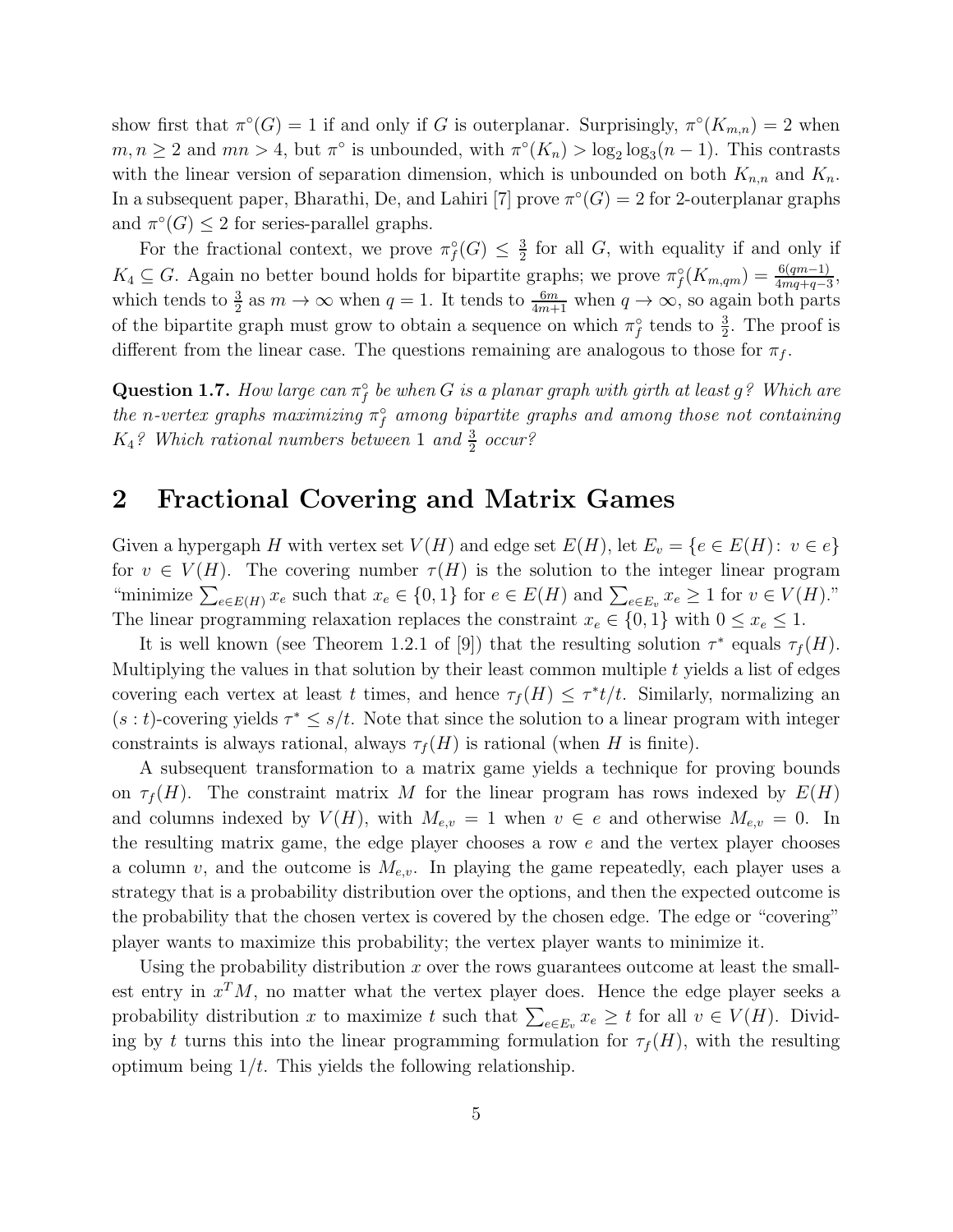Proposition 2.1. *(Theorem 1.4.1 of [9]) If* M *is the covering matrix for a hypergraph* H*, then*  $\tau_f(H) = 1/t$ *, where t is the value of the matrix game given by* M.

Just as any strategy x for the edge player establishes  $\min x^T M$  as a lower bound on the value, so any strategy y for the vertex player establishes max  $My$  as an upper bound. The value is established by providing strategies x and  $y$  so that these bounds are equal. As noted in [9], such strategies always exist.

For fractional separation dimension, we thus obtain the *separation game*. The rows correspond to vertex orderings and the columns to pairs of nonincident edges. The players are the *ordering player* and the *pair player*, respectively. To prove  $\pi_f(G) \leq 1/t$ , it suffices to find a distribution for the ordering player such that each nonincident pair is separated with probability at least t. To prove  $\pi_f(G) \geq 1/t$ , it suffices to find a distribution for the pair player such that for each ordering the probability that the chosen pair is separated is at most  $t$ .

The proof of Theorem 1.1 can be phrased in this language. By making all vertex orderings equally likely, the ordering player achieves separation probability exactly  $\frac{1}{3}$  for each pair, yielding  $\pi_f(G) \leq 3$ . By playing the three nonincident pairs in a single copy of  $K_4$  equally likely and ignoring all other pairs, the pair player achieves separation probability exactly 1/3 against any ordering, yielding  $\pi_f(G) \geq 3$ .

Another standard result about these games will be useful to us. Let  $P$  denote the set of pairs of nonincident edges in a graph  $G$ . Symmetry in  $G$  greatly simplifies the task of finding an optimal strategy for the pair player.

Proposition 2.2. *(Exercise 1.7.3 of [9]) If, for any two pairs of nonincident edges in a graph* G*, some automorphism of* G *maps one to the other, then there is an optimal strategy for the pair player in which all pairs in* P *are made equally likely. In general, there is an optimal strategy that is constant on orbits of the pairs under the automorphism group of* G*.*

*Proof.* Consider an optimal strategy y, yielding max  $My = t$ . Automorphisms of G induce permutations of the coordinates of y. The entries in  $My'$  for any resulting strategy  $y'$  are the same as in  $My$ . Summing these vectors over all permutations and dividing by the number of permutations yields a strategy  $y^*$  that is constant over orbits and satisfies max  $My^* \leq t$ .  $\Box$ 

When there is an optimal strategy in which the pair player plays all pairs in  $\mathcal P$  equally, the value of the separation game is just the largest fraction of  $\mathcal P$  separated by any ordering. For  $\tau_f(H)$  in general, Proposition 1.3.4 in [9] states this by saying that for a vertex-transitive hypergraph H, always  $\tau_f(H) = |V(H)|/r$ , where r is the maximum size of an edge. For separation dimension, this yields the following:

Corollary 2.3. *Let* G *be a graph. If for any two pairs of nonincident edges in* G*, there is an automorphism of* G mapping one pair of edges to the other, then  $\tau_f(G) = q/r$ , where q is the *number of nonincident pairs of edges in* G *and* r *is the maximum number of pairs separated by any vertex ordering.*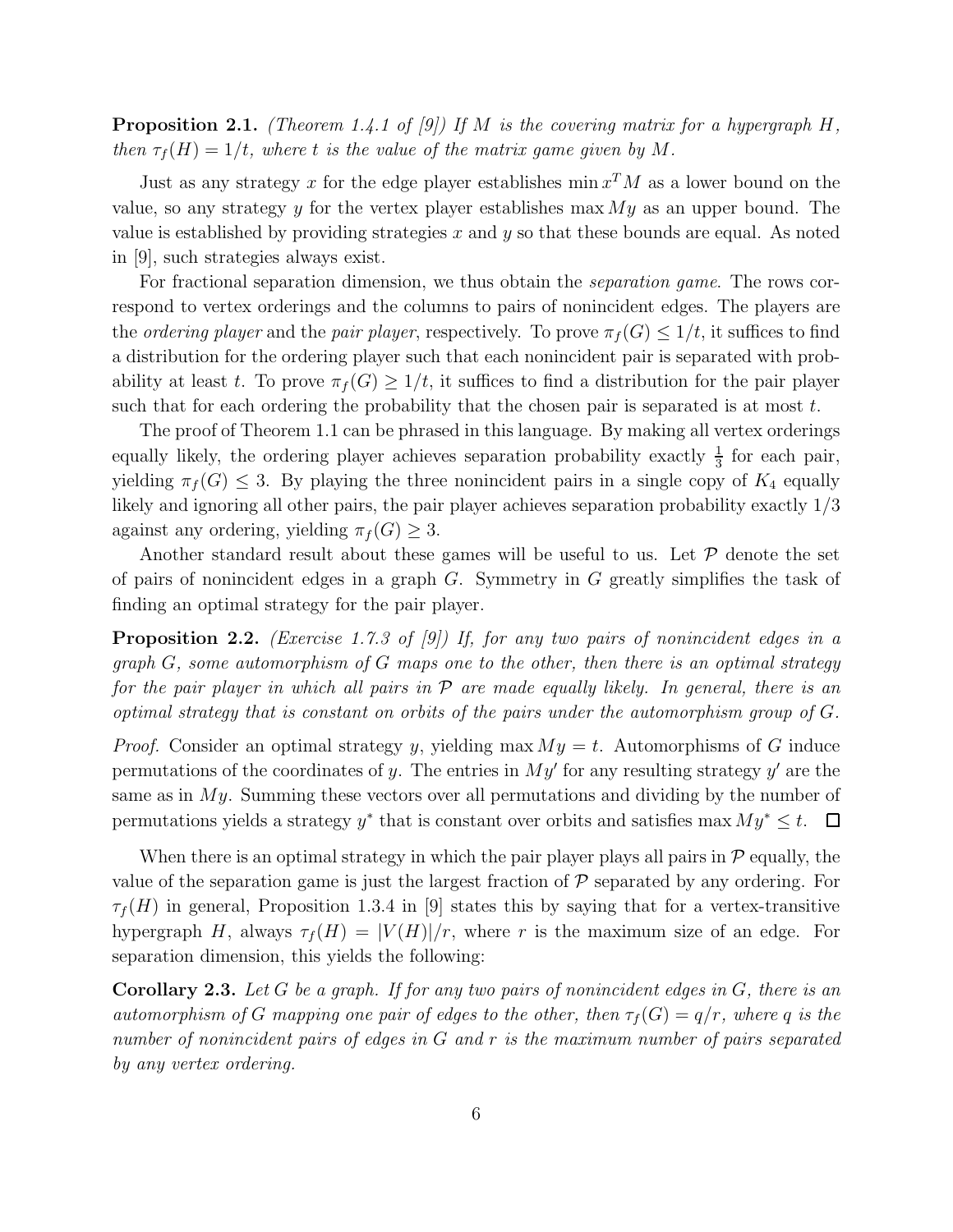### 3 Characterizing the Extremal Graphs

When  $K_4 \nsubseteq G$ , we can separate  $\pi_f(G)$  from 3 by a function of n.

**Theorem 3.1.** *If* G *is an n-vertex graph and*  $K_4 \not\subseteq G$ *, then*  $\pi_f(G) \leq 3\left(1 - \frac{12}{n^4} + O(\frac{1}{n^5})\right)$ *.* 

*Proof.* Let  $p = \frac{1}{3} + \frac{4(n-4)!}{n!}$ ; note that  $1/p$  has the form  $3(1 - \frac{12}{n^4} + O(\frac{1}{n^5}))$ . It suffices to give a probability distribution on the orderings of  $V(G)$  such that each nonincident pair of edges is separated with probability at least  $p$ . We do this by modifying the list of all orderings.

Choose any four vertices  $a, b, c, d \in V(G)$ . For each ordering  $\rho$  of the remaining  $n-4$ vertices, 24 orderings begin with  $\{a, b, c, d\}$  and end with  $\rho$ . By symmetry, we may assume  $ac \notin E(G)$ . Thus the possible pairs of nonincident edges induced by  $\{a, b, c, d\}$  are  $\{ab, cd\}$ and  $\{ad, bc\}$ . We increase the separation probability for these pairs, even though these four edges need not all exist.

The pairs  $\{ab, cd\}$  and  $\{ad, bc\}$  are each separated eight times in the list of 24 orderings. We replace these 24 with another list of 24 (that is, the same total weight) that separate  $\{ab, cd\}$  and  $\{ad, bc\}$  each at least twelve times, while any other pair of disjoint vertex pairs not involving  $\{a, c\}$  is separated at least eight times. Since  $\{a, b, c, d\}$  is arbitrary and we do this for each 4-set, the pairs  $\{ab, cd\}$  and  $\{ad, bc\}$  remain separated at least eight times in all other groups of 24 orderings. Thus the separation probability increases from  $\frac{1}{3}$  to at least p for all pairs of nonincident edges.

Use four orderings each that start with abcd or boad and eight each that start with cdba or adbc, always followed by  $\rho$ . By inspection, each of  $\{ab, cd\}$  and  $\{ad, bc\}$  is separated twelve times in the list. The number of orderings that separate any pair of nonincident edges having at most two vertices in  $\{a, b, c, d\}$  does not change.

It remains only to check pairs with three vertices in this set, consisting of one edge induced by this set and another edge with one endpoint in the set. The induced edge is one of  $\{ab, cd, bc, ad, bd\}$  (never ac), and the other edge uses one of the remaining two vertices in  ${a, b, c, d}$ . In each case, the endpoints of the induced edge appear before the third vertex in at least eight of the orderings in the new list of 24; this completes the proof.  $\Box$ 

For *n*-vertex graphs not containing  $K_4$ , Theorem 3.1 separates  $\pi_f(G)$  from 3 by a small amount. We believe that a much larger separation also holds (Conjecture 1.5). Nevertheless, we show next that even when  $G$  is bipartite there is no upper bound less than 3.

## **Theorem 3.2.**  $\pi_f(K_{m,m}) = \frac{3m}{m+1}$  for  $m \ge 2$ .

*Proof.* The pairs in  $P$  all lie in the same orbit under automorphisms of  $K_{m,m}$ , so Corollary 2.3 applies. There are  $2\binom{m}{2}^2$  pairs in P (played equally by the pair player). It suffices to show that the maximum number of pairs separated by any ordering is  $\frac{m+1}{3m}2\binom{m}{2}^2$ .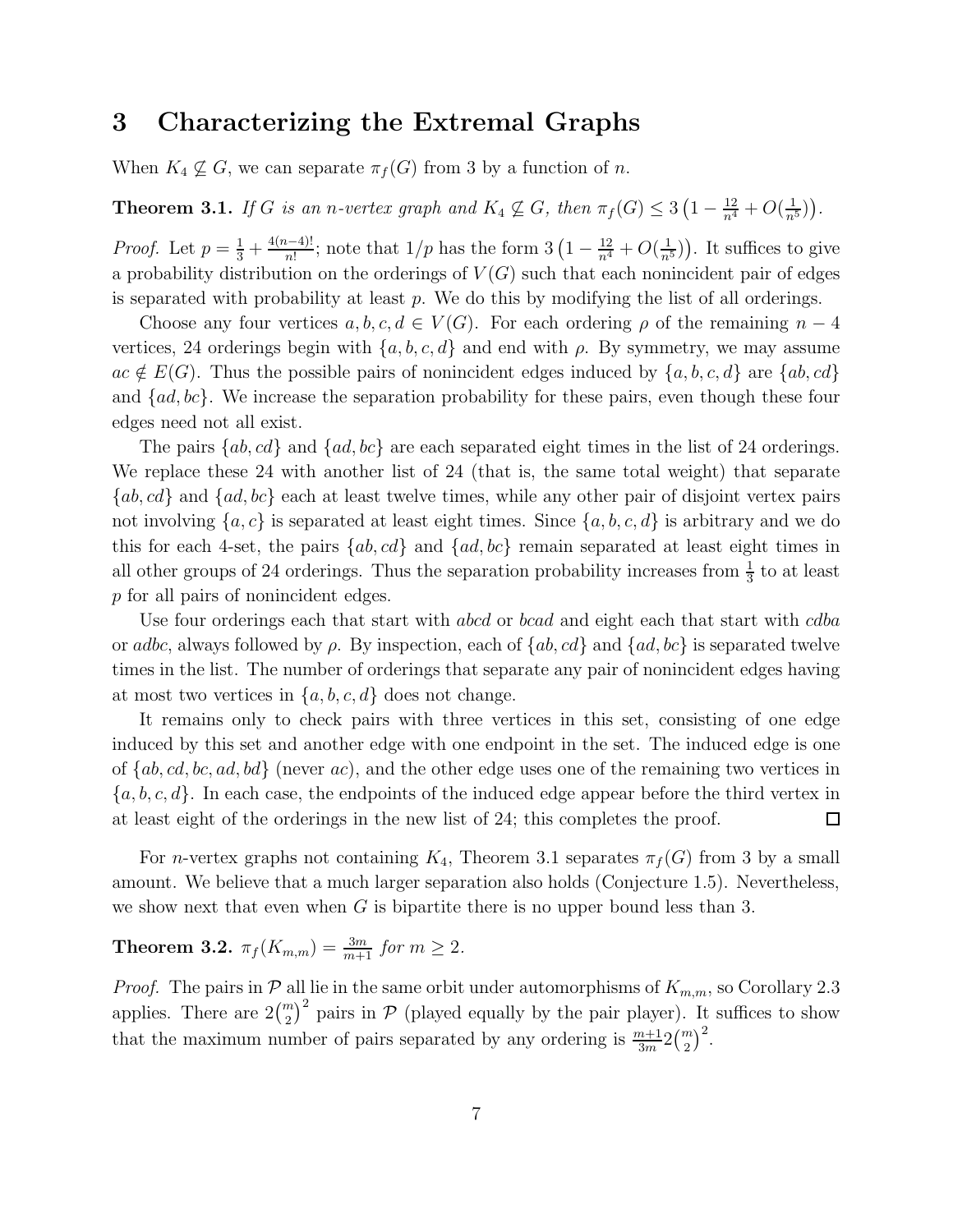Let the parts of  $K_{m,m}$  be X and Y. Let  $\sigma$  be an ordering  $v_1, \ldots, v_{2m}$  such that each pair  ${v_{2i-1}, v_{2i}}$  consists of one vertex of X and one vertex of Y. The ordering player will in fact make all such orderings equally likely. It suffices to show that  $\sigma$  separates  $\frac{m+1}{3m}2\binom{m}{2}^2$  pairs and that no ordering separates more.

By symmetry, we may index X as  $x_1, \ldots, x_m$  and Y as  $y_1, \ldots, y_m$  in order in  $\sigma$ , so that  $\{v_{2i-1}, v_{2i}\} = \{x_i, y_i\}$  for  $1 \leq i \leq m$ , though  $x_i$  and  $y_i$  may appear in either order. Consider an element of  $P$  separated by  $\sigma$ . The vertices involved in the separation may use two, three, or four indices among 1 through  $m$ .

Pairs hitting  $i, j, k, l$  with  $i < j < k < l$  must be separating  $x_i y_j$  or  $y_i x_j$  from  $x_k y_l$  or  $y_k x_l$ . Hence there are  $4\binom{m}{4}$  such pairs.

Pairs hitting only  $i, j, k$  with  $i < j < k$  involve two vertices with the same index. If that index is i or k, then there are two ways to complete the edge pair. However, if  $x_j$  and  $y_j$  are both used, then there is only one way to choose from  $\{x_i, y_i\}$  and from  $\{x_k, y_k\}$  to complete a separated pair, determined by the order of  $x_j$  and  $y_j$ . Hence there are  $5\binom{m}{3}$  such pairs.

A separated pair hitting only i and j must be  $\{x_iy_i, x_jy_j\}$ . Hence in total  $\sigma$  separates  $4\binom{m}{4} + 5\binom{m}{3} + \binom{m}{2}$  pairs in P. In fact, this sum equals  $\frac{m+1}{3m}2\binom{m}{2}^2$ .

Now let  $\sigma$  be an ordering not of the specified form. By symmetry we may again index X as  $x_1, \ldots, x_m$  and Y as  $y_1, \ldots, y_m$  in order in  $\sigma$ . However, now some vertex precedes another vertex with a lesser index. That is, by symmetry we may assume that  $y_j$  appears immediately before  $x_i$  for some i and j with  $j > i$ .

Form  $\sigma'$  from  $\sigma$  by interchanging the positions of  $y_j$  and  $x_i$ . Any pair separated by exactly one of  $\sigma$  and  $\sigma'$  has  $x_i$  and  $y_j$  as endpoints of the two distinct edges. There are  $(i-1)(m-j)$ such pairs in  $\sigma$  and  $(j-1)(m-i)$  such pairs in  $\sigma'$ . Since  $m \geq 2$  and  $j > i$ , comparing these quantities shows that  $\sigma'$  separates strictly more pairs than  $\sigma$ .  $\Box$ 

To prove that always  $\pi_f(K_{\lceil n/2 \rceil, \lfloor n/2 \rfloor}) = \frac{3m}{m+1}$ , where  $m = \lfloor n/2 \rfloor$ , we need also to compute  $\pi_f(K_{m+1,m})$ . We postpone this to Section 6. Note that the simple final expression arises when we cancellation common factors in the numerator and denominator. We would hope that such a simple formula has a simple direct proof, but we have not found one.

### 4 Graphs with Larger Girth

Among sparser graphs, it is natural to think first about cycles.

**Proposition 4.1.**  $\pi_f(C_n) = \frac{n}{n-2}$ , for  $n \ge 4$ .

*Proof.* The ordering player uses the *n* rotations of an *n*-vertex path along the cycle, equally likely. Nonincident edges  $e$  and  $e'$  are separated unless  $e$  or  $e'$  consists of the first and last vertex. Hence any pair in  $\mathcal P$  is separated with probability  $\frac{n-2}{n}$ .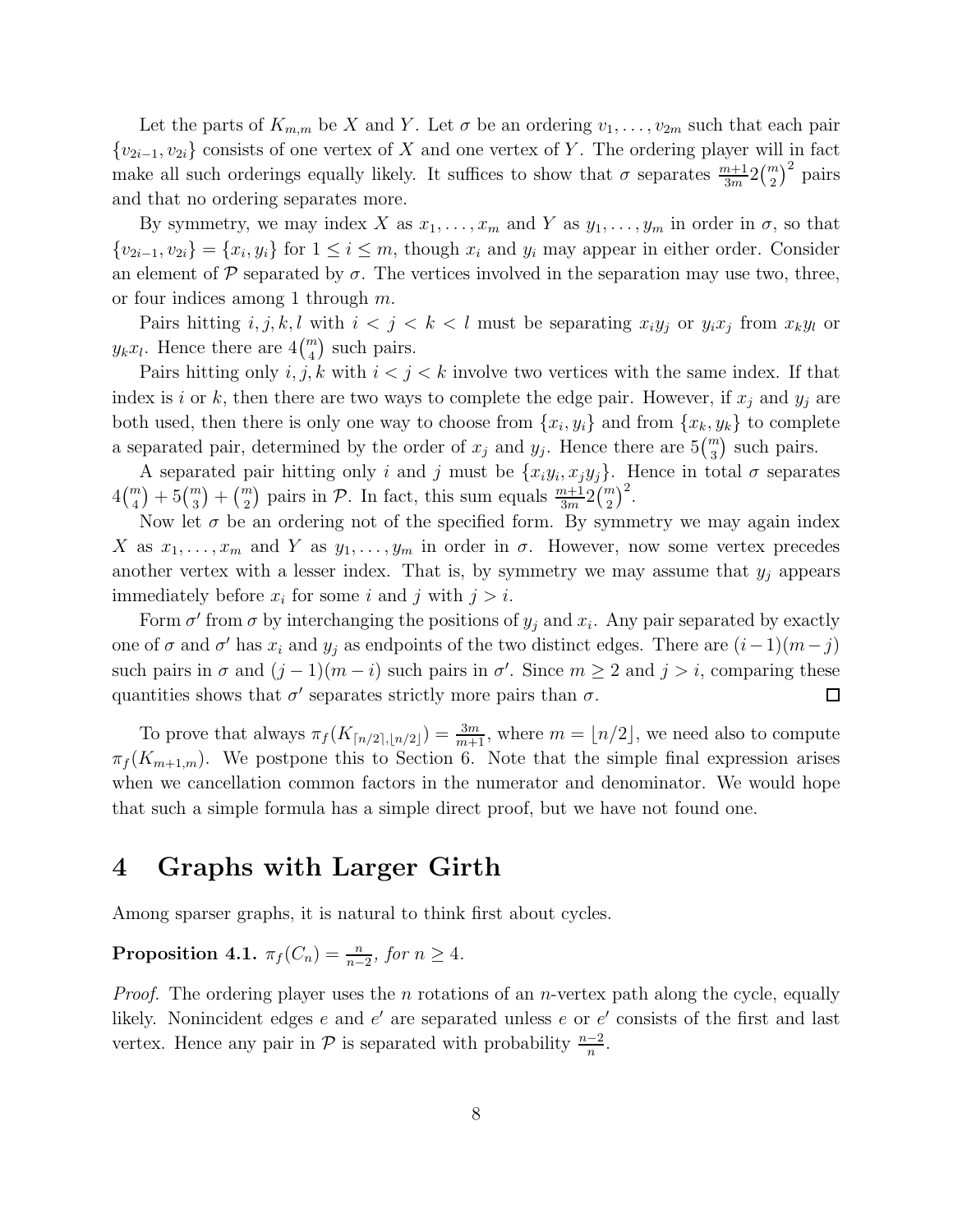Letting the vertices be  $v_1, \ldots, v_n$  in order along the cycle, the pair player makes the pairs  $\{v_{i-1}v_i, v_{i+1}v_{i+2}\}\$  (modulo *n*) equally likely. It suffices to show that any ordering separates at most  $n-2$  of these pairs. Otherwise, by symmetry some ordering  $\sigma$  separates the  $n-1$  of them satisfying  $2 \le i \le n$ . By symmetry  $\{v_1, v_2\}$  precedes  $\{v_3, v_4\}$  in  $\sigma$ . If  $v_i$  precedes  $v_{i+2}$ , then separating  $v_i v_{i+1}$  from  $v_{i+2} v_{i+3}$  requires  $v_{i+1}$  to precede  $v_{i+3}$ . Iterating this argument yields  $v_{n-2}$  before  $v_n$  and  $v_{n-1}$  before  $v_1$  in  $\sigma$ . Since  $v_1$  precedes both  $v_3$  and  $v_4$ , choosing the right one by parity leads to  $v_1$  preceding  $v_1$ , a contradiction.  $\Box$ 

Proposition 4.1 suggests that  $\pi_f$  decreases as girth increases. We compute  $\pi_f$  for the smallest 3-regular graphs of girth 5 (the Petersen graph) and girth 6 (the Heawood graph).

## **Proposition 4.2.** The fractional separation dimension of the Petersen graph is  $\frac{30}{17}$ .

*Proof. (Sketch)* The vertices of the Petersen graph are the 2-element subsets of  $\{1, 2, 3, 4, 5\}$ ; vertices are adjacent if and only if the corresponding 2-element sets are disjoint.

The 75 pairs of nonincident edges fall into two orbits: the 15 pairs that occur as opposite edges on a 6-cycle (Type 1) and the 60 pairs that do not (Type 2). Thus some optimal strategy for the pair player will make Type 1 pairs equally likely and make Type 2 pairs equally likely. There exist orderings that separate nine Type 1 pairs and 34 Type 2 pairs. Such an ordering  $\sigma$  is

(12, 34, 51, 23, 45, 13, 42, 35, 41, 25)

Since  $\frac{9}{15} > \frac{34}{60}$ , making all 120 orderings generated from  $\sigma$  by permutations of  $\{1, 2, 3, 4, 5\}$ equally likely establishes  $\frac{30}{17}$  as an upper bound on the fractional separation dimension.

Since  $\frac{9}{15} > \frac{34}{60}$ , the pair player establishes a matching lower bound by playing only Type 2 pairs, equally likely, if no ordering separates more than 34 Type 2 pairs. By checking the number of Type 2 pairs separated by each permutation, computer search confirms this.  $\Box$ 

**Proposition 4.3.** The fractional separation dimension of the Heawood graph is  $\frac{28}{17}$ .

*Proof. (Sketch)* The vertices of the Heawood graph are the points and lines of the Fano plane; the points are the integers modulo 7, and the lines are the triples of the form  $\{i, i+1, i+3\}$ . The edges are the pairs consisting of a point and a line containing it.

The 168 pairs of nonincident edges fall into two orbits: 84 pairs are opposite on a a 6 cycle (Type 1), and 84 pairs have a common incident edge (Type 2). Some optimal strategy for the pair player makes Type 1 pairs equally likely and makes Type 2 pairs equally likely. There exist orderings separating 51 Type 2 pairs and 54 Type 1 pairs. Such an ordering is

$$
1, 124, 4, 457, 5, 561, 6, 346, 3, 235, 2, 672, 7, 713
$$

Making the 336 orderings generated by automorphisms equally likely establishes  $\frac{28}{17}$  as an upper bound on the fractional separation dimension.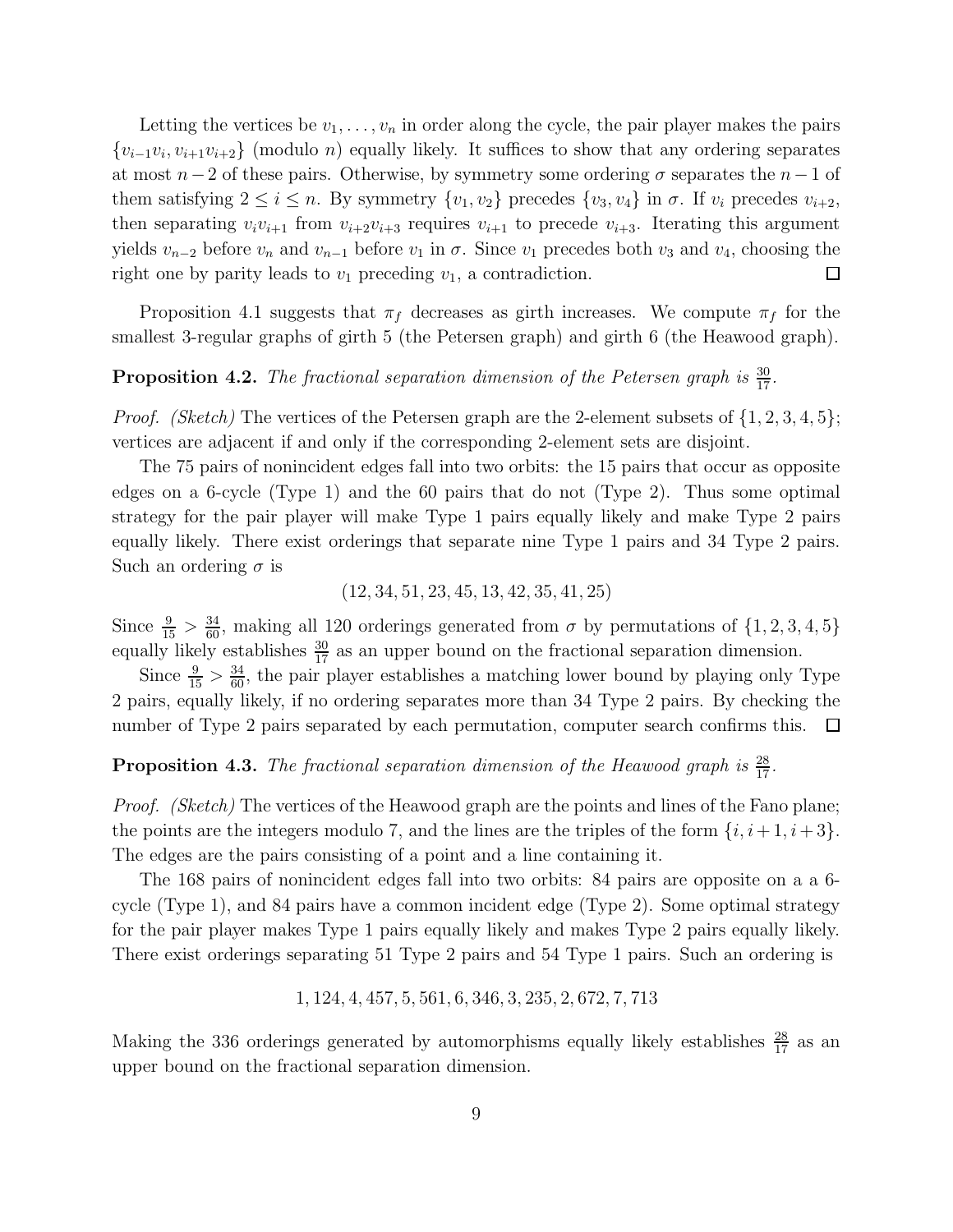The pair player establishes a matching lower bound by playing only Type 2 pairs, equally likely, if no ordering separates more than 51 Type 2 pairs. By checking the number of Type 2 pairs separated by each permutation (up to symmetry under automorphisms), computer search confirms this.  $\Box$ 

These small graphs suggested that perhaps  $\pi_f(G) < 2$  when G has girth at least 5. However, Alon [1] observed using the Expander Mixing Lemma that expander graphs with large girth (such as Ramanujan graphs) still have  $\pi_f$  arbitrarily close to 3.

Lubotzky, Phillips, and Sarnak [8] introduced *Ramanujan graphs* as d-regular graphs in which every eigenvalue with magnitude less than d has magnitude at most  $2\sqrt{d-1}$ . For  $d-1$  being prime, they further introduced an infinite family of such graphs whose girth is at least  $\frac{2}{3} \log_{d-1} n$  when n is the number of vertices.

Let G be a d-regular *n*-vertex graph whose eigenvalues other than  $d$  have magnitude at most  $\lambda$ . The Expander Mixing Lemma of Alon and Chung [3] states that whenever A and B are two vertex sets in G, the number of edges of G joining A and B differs from  $|A||B|(d/n)$ by at most  $\lambda \sqrt{|A| |B|}$  (edges with both endpoints in  $A \cap B$  are counted twice).

Alon applied this lemma to an arbitrary vertex ordering  $\sigma$  of G, breaking  $\sigma$  into k blocks of consecutive vertices, each with length at most  $\lceil n/k \rceil$ . Intuitively, by the Expander Mixing Lemma the vast majority of the edges can be viewed as forming a blowup of a complete graph with k vertices. With k chosen to be about  $d^{1/3}$ , Alon shows that asymptotically only  $\frac{d^2n^2}{24}$  pairs of nonincident edges can be separated by  $\sigma$ . However, there are asymptotically<br> $\frac{d^2n^2}{24}$  pairs of nonincident edges. Thus every erdering can separate only about a third of the  $\frac{n^2}{8}$  pairs of nonincident edges. Thus every ordering can separate only about a third of the pairs. As noted, this graph G can be chosen to have arbitrarily large girth.

Alon extended the question in our Conjecture 1.5 by asking how small  $\epsilon$  can be made so that there is an *n*-vertex graph G with girth at least g such that  $\pi_f(G) \geq 3 - \epsilon$ . His detailed computations [1] with the error terms yield  $\epsilon < n^{-c/g}$  for some positive constant c.

Graphs with good expansion properties are not planar. The original paper [4] proved  $\pi(G) \leq 2$  for every outerplanar graph G, and hence also  $\pi_f(G) \leq 2$ . Equality holds for outerplanar graphs with 4-cycles. We suggest seeking sharp upper bounds for the family of outerplanar graphs with girth at least  $g$ , and similarly for planar graphs with girth at least g. For the latter question, we suggest first studying grids (cartesian products of two paths).

#### 5 Trees

Although  $\lim_{g\to\infty} \frac{g}{g-2} = 1$ , it is not true that  $\pi_f(G) = 1$  whenever G is a tree. The graphs G with  $\pi_f(G) = 1$  are just the graphs with  $\pi(G) = 1$ , as holds for every hypergraph covering parameter. These graphs were characterized in BCGMR [4]. Each component is obtained from a path P by adding independent vertices that have one neighbor or two consecutive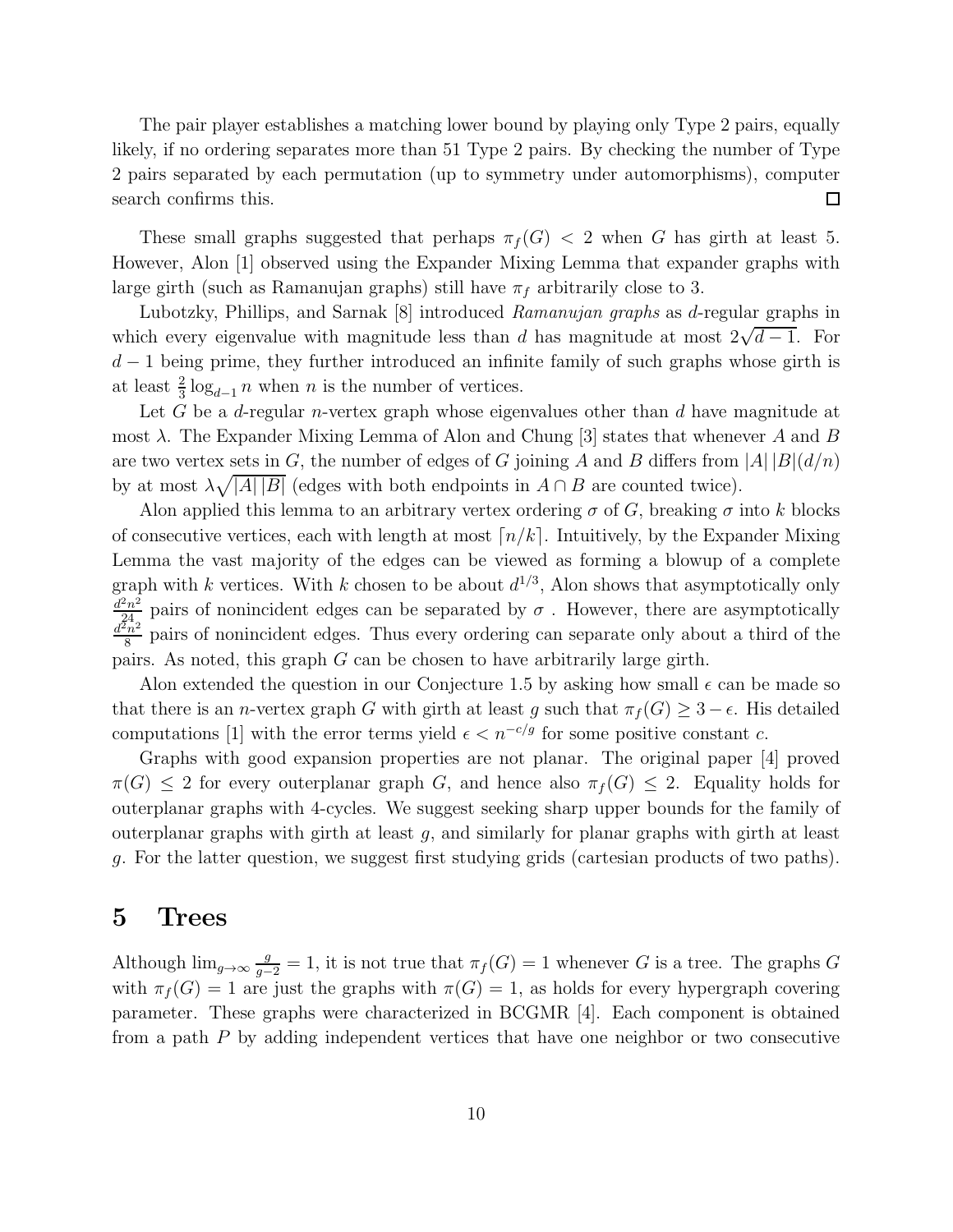neighbors on  $P$ , but for any two consecutive vertices on  $P$  at most one common neighbor can be added.

This implies that the trees with fractional separation dimension 1 are the caterpillars. We seek the sharpest general upper bound for trees.

## **Theorem 5.1.**  $\pi_f(G) < \sqrt{2}$  when G is a tree.

*Proof.* We construct a strategy for the ordering player to show that the separation game has value at least  $\frac{1}{\sqrt{2}}$  $\frac{1}{2}$ . Since  $\pi_f(G)$  is rational, the inequality is strict.

Root T at a vertex v. For a vertex u other than v, let u' be the parent of u. We describe the strategy for the ordering player by an iterative probabilistic algorithm that generates an ordering. Starting with  $v$ , we iteratively add the children of previously placed vertices according to the following rules, where  $\beta$  is a probability to be specified later and the choices for placing the vertices relative to their parents are made independently.

- (R1) Each child of v is assigned to precede or follow v, with probability  $\frac{1}{2}$  for each option.
- $(R2)$  Each child of a non-root vertex u is assigned to be between u and its parent u' with probability  $1 - \beta$  and assigned to be on the side of u away from u' with probability  $\beta$ .
- (R3) For each vertex, the children assigned to precede it are placed immediately next to it in a (uniformly selected) random order. The same is true for the children assigned to follow it.

Note that the resulting ordering has the following property:

 $(*)$  Any vertex between a vertex u and a child of u is a descendant of u.

We must prove that the separation probability is at least  $\frac{1}{\sqrt{2}}$  $\frac{1}{2}$  for each pair of nonincident edges. Given nonincident edges  $ab$  and  $cd$ , let  $w$  denote the common ancestor of these vertices that is farthest from the root. We may assume  $a = b'$  and  $c = d'$ . Without loss of generality, there are three types of pairs, as shown in Figure 1.



Figure 1: The three possible types of pairs.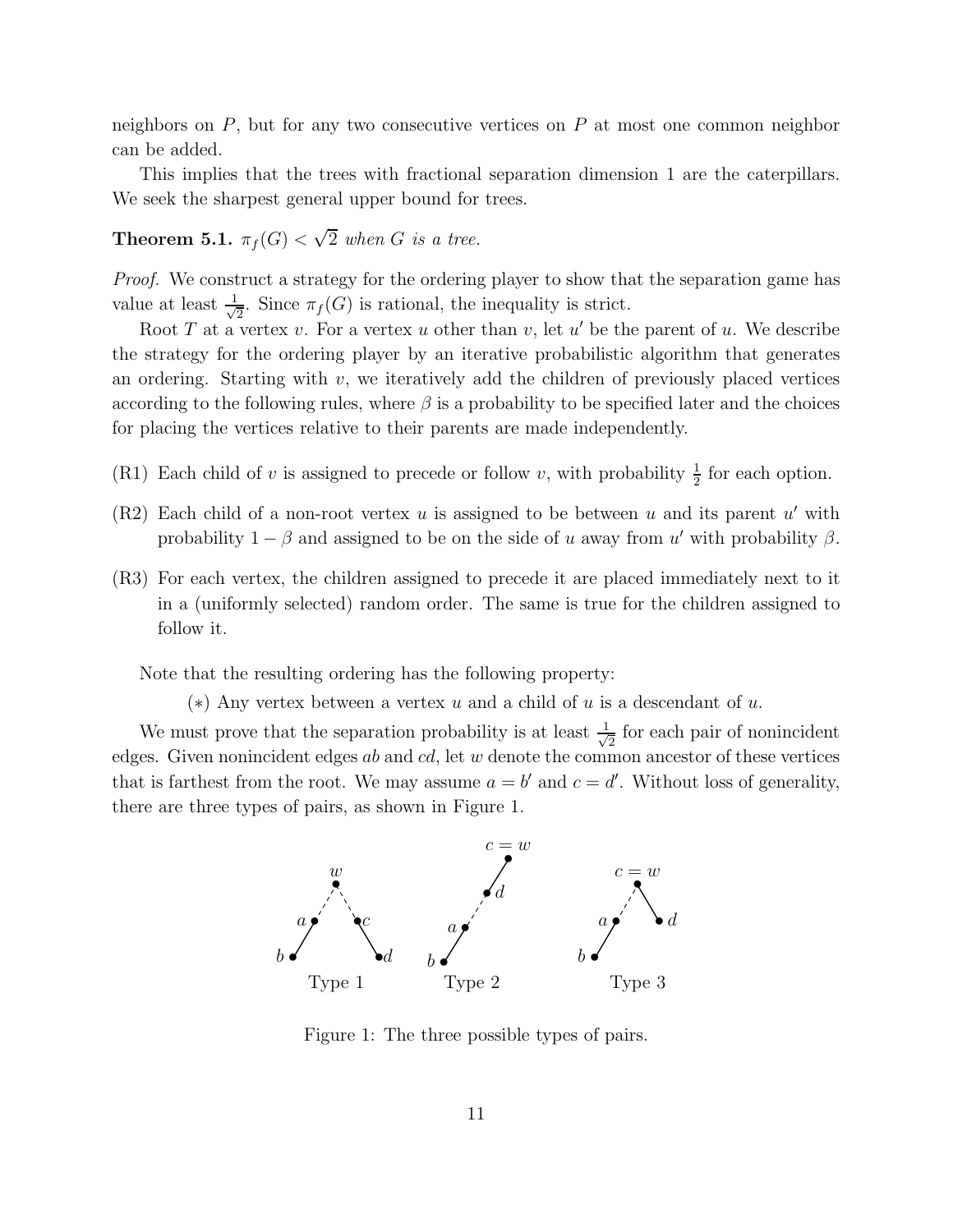In Type 1, neither edge contains an ancestor of a vertex in the other edge. Hence (∗) implies that no vertex of one edge can lie between the vertices of the other edge. Thus Type 1 pairs are separated with probability 1.

In Type 2, both vertices in one edge are descendants of the vertices in the other edge, say a and b below d. By  $(*)$ , the pair fails to be separated if and only if a is between c and d. This occurs if and only if the child of d on the path from d to a is placed between d and its parent, c. This occurs with probability  $1 - \beta$ , so the separation probability is  $\beta$ .

In Type 3, the vertices in ab are below c but not d. Again separation fails if and only if a is between c and d. This requires d and the child of c on the path to a to be placed on the same side of c, after which the probability of having a between c and d is  $\frac{1}{2}$ . The probability of having two specified children of c on the same side of c is  $(1 - \beta)^2 + \beta^2$  if  $c \neq v$ ; it is  $\frac{1}{2}$ if  $c = v$ . If  $c = v$ , then the separation probability is  $\frac{3}{4}$ , greater than  $\frac{1}{\sqrt{2}}$  $\frac{1}{2}$ . If  $c \neq v$ , then the separation probability is  $1 - \frac{1}{2}$  $\frac{1}{2}(1-\beta)^2-\frac{1}{2}$  $rac{1}{2}\beta^2$ .

We optimize by solving  $\beta = 1 - \frac{1}{2}$  $\frac{1}{2}(1-\beta)^2-\frac{1}{2}$  $\frac{1}{2}\beta^2$  and setting  $\beta = \frac{1}{\sqrt{2}}$  $\frac{1}{2}$ . Now each pair of nonincident edges is separated with probability at least  $\frac{1}{\sqrt{2}}$  $\frac{1}{2}$ .  $\Box$ 

If a root v can be chosen in a tree G so that the all pairs of Type 3 involve v, then in the proof of Theorem 5.1 setting  $\beta = \frac{3}{4}$  $\frac{3}{4}$  yields  $\pi_f(G) \leq \frac{4}{3}$  $\frac{4}{3}$ . This proves the following corollary.

Corollary 5.2.  $\pi_f(G) \leq \frac{4}{3}$ 3 *for any tree* G *produced from a subdivision of a star by adding any number of pendent vertices to each leaf.*

The bound in Corollary 5.2 cannot be improved.

**Proposition 5.3.**  $\pi_f(K'_{1,n}) = \frac{4m-2}{3m-1}$ , where  $m = \lceil n/2 \rceil$  and  $K'_{1,n}$  is the graph obtained from K1,n *by subdividing every edge once.*

*Proof.* Form  $K'_{1,n}$  from the star with center v and leaves  $y_1, \ldots, y_n$  by introducing  $x_i$  to subdivide  $vy_i$ , for  $1 \leq i \leq n$ . Let  $X = x_1, \ldots, x_n$ .

If in some ordering a vertex of degree 1 does not appear next to its neighbor, then moving it next to its neighbor does not make any separated pair unseparated. Hence the ordering player should play only orderings in which every vertex of degree 1 appears next to its neighbor; it does not matter on which side of its neighbor the vertex is placed.

Nonincident edges of the form  $x_i y_i$  and  $x_j y_j$  are always separated by any ordering that puts  $y_i$  next to  $x_i$  for all i; the pair player will not play these. The remaining  $n(n-1)$  pairs of nonincident edges have the form  $\{vx_i, x_jy_j\}$  and lie in a single orbit. By Corollary 2.3, some optimal strategy for the pair player makes them equally likely.

An optimal strategy for the ordering player will thus make equally likely all orderings obtained by permuting the positions of the pairs  $x<sub>r</sub>y<sub>r</sub>$  within an ordering that maximizes the number of separated pairs of the nontrivial form  $\{vx_i, x_jy_j\}$ . Such a pair is separated when  $x_i$  and  $x_j$  lie on opposite sides of v and when  $x_i$  is between v and  $x_j$ .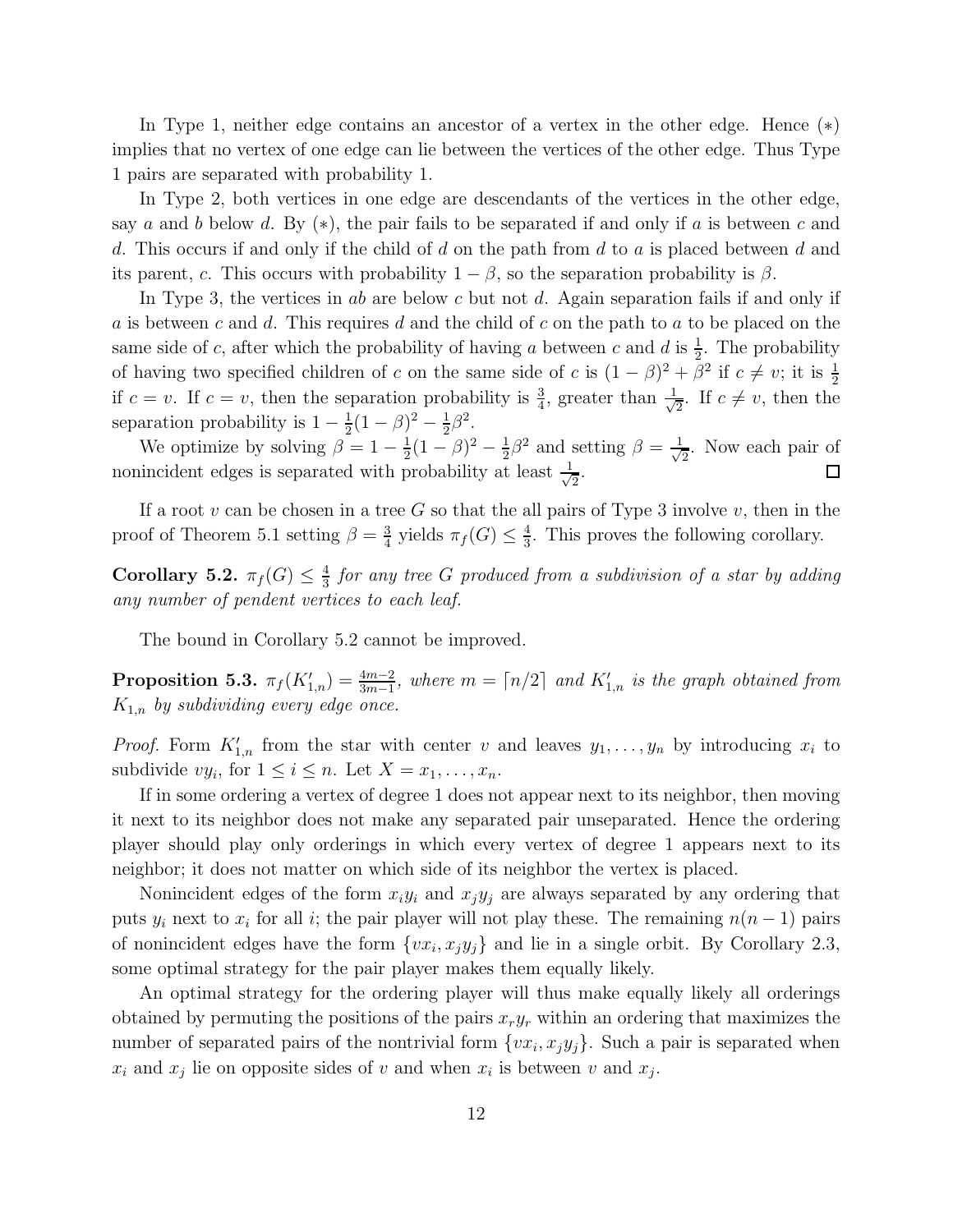To count such pairs, it matters only how many vertices of  $X$  appear to the left of  $v$ , since  $y_i$  appears next to  $x_i$  for all i. If k vertices of X appear to the left of v, then the count of separated nontrivial pairs is  $2k(n-k) + \binom{k}{2}$  $\binom{k}{2} + \binom{n-k}{2}$ . This formula simplifies to  $\binom{n}{2}$  $n \choose 2 + k(n-k),$ which is maximized only when  $k \in \left\{ \left\lceil \frac{n}{2} \right\rceil, \left\lfloor \frac{n}{2} \right\rfloor \right\}$  $\frac{n}{2}$ ].

Thus the ordering player puts v in the middle,  $\lfloor \frac{n}{2} \rfloor$  $\frac{n}{2}$  vertices of X on one side, and  $\lceil \frac{n}{2} \rceil$  $\frac{1}{2}$  $\binom{n}{2} + \lfloor \frac{n^2}{4} \rfloor$ vertices of X on the other side. Whether n is 2m or 2m−1, the ratio of  $\binom{n}{2}$  $\frac{n^2}{4}$  to  $n(n-1)$ simplifies to  $\frac{3m-1}{4m-2}$ , as desired.  $\Box$ 

### 6 Complete Multipartite Graphs

To prove that always  $\pi_f(K_{\lceil n/2 \rceil, \lfloor n/2 \rfloor}) = \frac{3m}{m+1}$ , where  $m = \lfloor n/2 \rfloor$ , we need also to compute  $\pi_f(K_{m+1,m})$ . This is the special case  $q=1$  of our next theorem. We postponed it because the counting argument for the generalization is more technical than our earlier arguments.

**Theorem 6.1.** 
$$
\pi_f(K_{m+1,qm}) = 3\left(1 - \frac{(q+1)m-2}{(2m+1)mq-m-2}\right)
$$
 for  $m, q \in \mathbb{N}$  with  $mq > 1$ .

*Proof.* Note that  $3\left(1 - \frac{(q+1)m-2}{(2m+1)mq-m}\right)$  $(2m+1)mq-m-2$  $= \frac{6m(mq-1)}{(2m+1)mq-m}$  $\frac{6m(mq-1)}{(2m+1)mq-m-2}$ . Let  $p = \frac{(2m+1)mq-m-2}{6m(mq-1)}$ . The pairs in  $P$  all lie in the same orbit, so Corollary 2.3 applies, and the pair player can make all  $2\binom{m+1}{2}\binom{mq}{2}$  pairs in P equally likely. It suffices to show that the maximum number of pairs separated by any ordering is  $2p\binom{m+1}{2}\binom{mq}{2}$ . The proof is similar to that of Theorem 3.2.

Let the parts of  $K_{m+1,qm}$  be X and Y, with  $|X| = m+1$  and  $|Y| = qm$ . Let  $\sigma$  be an ordering  $v_0, \ldots, v_{(q+1)m}$  such that  $v_i \in X$  if and only if  $i \equiv 0 \mod (q+1)$ . The ordering player will in fact make all such orderings equally likely. We show that  $\sigma$  separates  $2p\binom{m+1}{2}\binom{mq}{2}$ pairs and that no ordering separates more.

Let  $X = \{x_0, \ldots, x_m\}$ , indexed in order of appearance in  $\sigma$ , and similarly let  $Y =$  $\{y_1, \ldots, y_{qm}\}\.$  Let  $B_0 = \{x_0\}\.$  and for  $1 \leq i \leq m$  let  $B_i$  consist of  $\{y_{q(i-1)+1}, \ldots, y_{qi}, x_i\}\.$  To count pairs in  $\mathcal P$  separated by  $\sigma$ , we consider which blocks contain the vertices used.

If the indices are  $i, j, k, l$  with  $1 \leq i < j < k < l \leq m$ , then one edge consists of  $x_i$  or  $x_j$  and a Y-vertex from the other block among  $\{B_i, B_j\}$ , and similarly for  $\{B_k, B_l\}$ . Hence there are  $4q^2\binom{m}{4}$  such pairs. If  $i=0$ , then we must use  $x_0$ , and there are  $2q^2\binom{m}{3}$  such pairs.

If the indices are  $i, j, k$  with  $1 \leq i < j < k \leq m$ , then we use two vertices from one block. If we use two in  $B_i$ , then other edge uses  $x_j$  or  $x_k$  and a Y-vertex from the remaining block, yielding  $2q^2$  separated pairs. Similarly,  $2q^2$  separated pairs use two vertices in  $B_k$ . Two vertices used from  $B_j$  may both be from Y or may include  $x_j$ . In the first case  $x_i$  and  $x_k$  are used, while in the second case  $x_j$  and  $x_i$  are used; thus the vertices from Y can be chosen in  $\binom{q}{2}$  $\binom{q}{2} + q^2$  ways. Hence for such index choices a total of  $\left(\binom{q}{2}\right)$  $\binom{q}{2} + 5q^2 \binom{m}{3}$  pairs are separated.

If the indices are  $0, j, k$  with  $1 \leq j \leq k \leq m$ , then  $x_i$  is used. If  $x_j$  is used, then there are  $q^2$  ways to complete the pair of separated edges, and if  $x_k$  is used then there are  $q^2 + \binom{q}{2}$  $\binom{q}{2}$ ways to complete it. Hence this case contributes  $\binom{q}{2}$  $_{2}^{q}$  $)+2q^{2}$  $\binom{m}{2}$  pairs.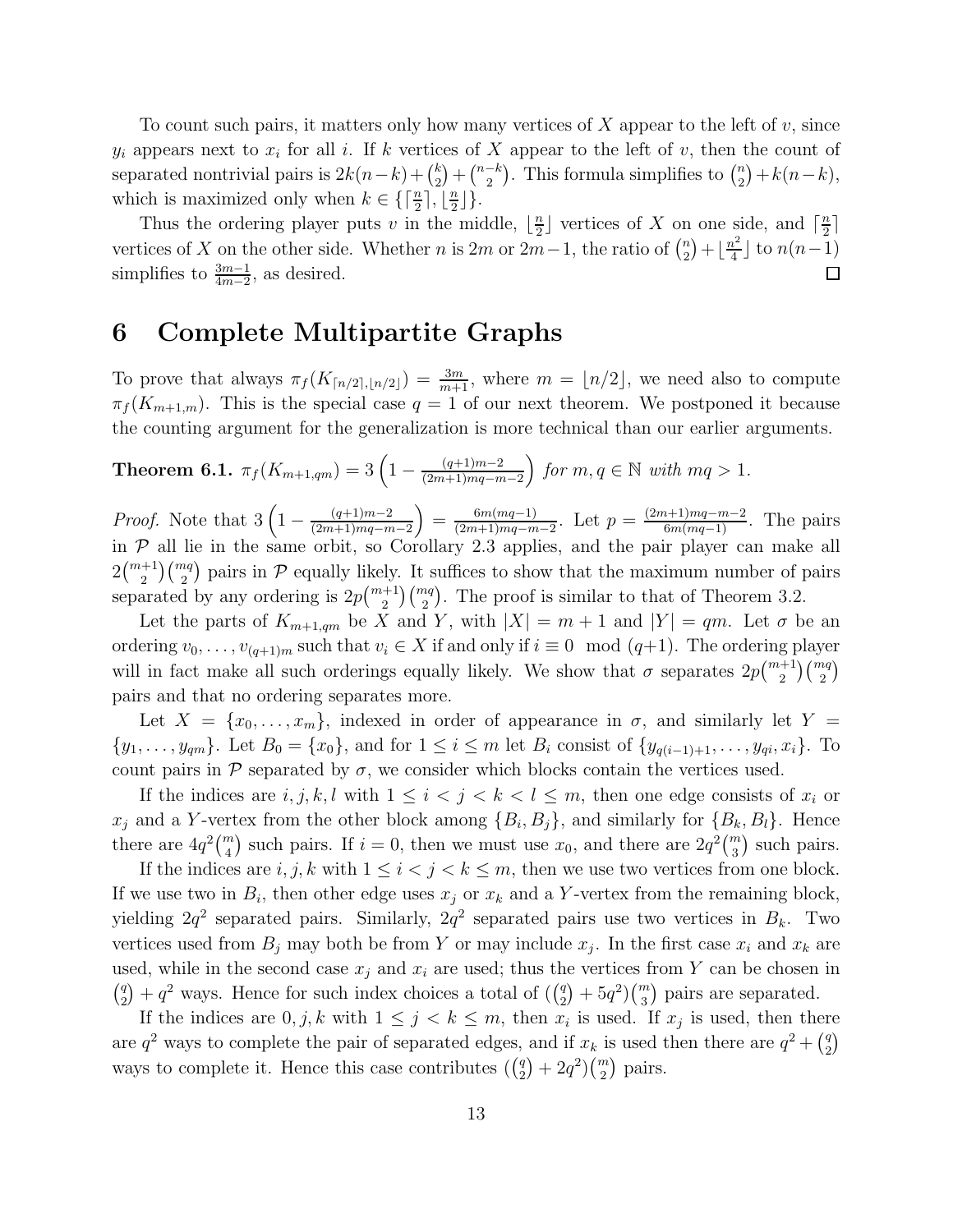If the indices are i and j with  $1 \leq i < j \leq m$ , then either we use two vertices from each of  $B_i$  and  $B_j$  (with one edge within each block) or we use three vertices from  $B_j$  and only the vertex  $x_i$  from  $B_i$ . This yields  $\left(q^2+\binom{q}{2}\right)$  $\binom{q}{2}\binom{m}{2}$  separated pairs. If  $i=0$ , then we must use  $x_0$  and three vertices from  $B_j$ , for a total of  $\binom{q}{2}$  $_2^q$  $)m$  pairs.

Thus  $\sigma$  separates  $[4q^2] {m \choose 4} + [7q^2 + {q \choose 2}]$  $\binom{q}{2}$  $\binom{m}{3}$  +  $\left[3q^2+2\binom{q}{2}\right]$  $\binom{q}{2}$  $\binom{m}{2} + \binom{q}{2}$  $\binom{q}{2}m$  pairs. Direct computation shows that this equals  $2p\binom{m+1}{2}\binom{mq}{2}$ . In particular, since  $p = \frac{(2m+1)mq-m-2}{6m(mq-1)}$ , the formula  $2p\binom{m+1}{2}\binom{mq}{2}$  simplifies to  $\frac{1}{12}[(2m+1)mq - m - 2](m+1)mq$ , and indeed factoring  $\frac{1}{12}mq$  out of the number of pairs separated leaves  $[(2m+1)mq-m-2](m+1)$ .

It remains to show that no ordering separates more pairs than the orderings of this type. Let  $\sigma$  be an ordering not of this type. Index X and Y as before. If  $\sigma$  does not start with  $x_0$ , then let y be the vertex immediately preceeding  $x_0$ . Form  $\sigma'$  from  $\sigma$  by exchanging the positions of y and  $x_0$ . Since no pair of the form  $x'y, x_0y'$  is separated by  $\sigma$ , every pair separated by  $\sigma$  is also separated by  $\sigma'$ .

Hence we may assume by symmetry that  $\sigma$  starts with  $x_0$  and ends with  $x_m$ . If  $\sigma$  does not have the desired form, then by symmetry there is a least index  $j$  such that more than qj vertices of Y precede  $x_j$ , while fewer than  $q(m-j)$  follow  $x_j$ . Form  $\sigma'$  by exchanging the positions of  $x_j$  and the vertex y immediately preceding it in  $\sigma$ . Let r be the number of vertices of Y preceding  $x_j$  The number of pairs separated by  $\sigma$  but not  $\sigma'$  is  $j(mq-r)$ , while the number separated by  $\sigma'$  but not  $\sigma$  is  $(r-1)(m-j)$ . The difference is  $m(r-jq)-(m-j)$ . Since  $r > qj$  and  $j < m$ , the difference is positive, and  $\sigma'$  separates more pairs than  $\sigma$ .  $\Box$ 

Since  $\frac{1}{p} = \frac{6(mq-1)}{(2m+1)q-m-2/m} \le \frac{6m}{2m+1} = 3(1-\frac{1}{2m+1})$ , with equality only when  $m = 1$ , always  $\pi_f(K_{m,r})$  is bounded away from 3 by a function of m. In particular, having  $\pi_f$  tend to 3 on a sequence of bipartite graphs requires the sizes of both parts to grow.

We expect that  $K_{\lceil n/2 \rceil, \lfloor n/2 \rfloor}$  maximizes  $\pi_f$  among *n*-vertex bipartite graphs. By monotonicity, the maximum occurs at  $K_{k,n-k}$  for some k. We have  $\pi_f(K_{m,m}) = \pi_f(K_{m+1,m})$  $\frac{3m}{m+1}$ . For unbalanced instances with  $2m+1$  vertices (assuming integrality of ratios for simplicity), Theorem 6.1 yields  $\pi_f(K_{\frac{2m}{q+1}+1,\frac{2qm}{q+1}})$ . The value is highest for the balanced case.

It would be desirable to have a direct argument showing that moving a vertex from the larger part to the smaller part in  $K_{k,n-k}$  increases  $\pi_f$  when  $k \leq n/2 - 1$ . This would prove Conjecture 1.4. However, the statement surprisingly is not true in general for complete tripartite graphs. Computation has shown  $\pi_f(K_{m+2,m,m}) > \pi_f(K_{m+1,m+1,m})$  when  $2 \leq m \leq$ 4. Even more surprising, by computing the values of  $\pi_f$  for  $K_{m,m,m}$  and  $K_{1,m,m}$ , we obtain  $\pi_f(K_{1,(n-1)/2,(n-1)/2}) > \pi_f(K_{n/3,n/3,n/3})$  when n is an odd multiple of 3. This follows from the remaining results in this section and motivates our Conjecture 1.5.

**Theorem 6.2.**  $\pi_f(K_{m,m,m}) = \frac{6m}{2m+1}$  for  $m \geq 2$ .

*Proof.* There are two types of pairs in P: those with endpoints in two parts, called *doublepairs* or *D-pairs*, and those with endpoints in all three parts, called *triple-pairs* or *T-pairs*.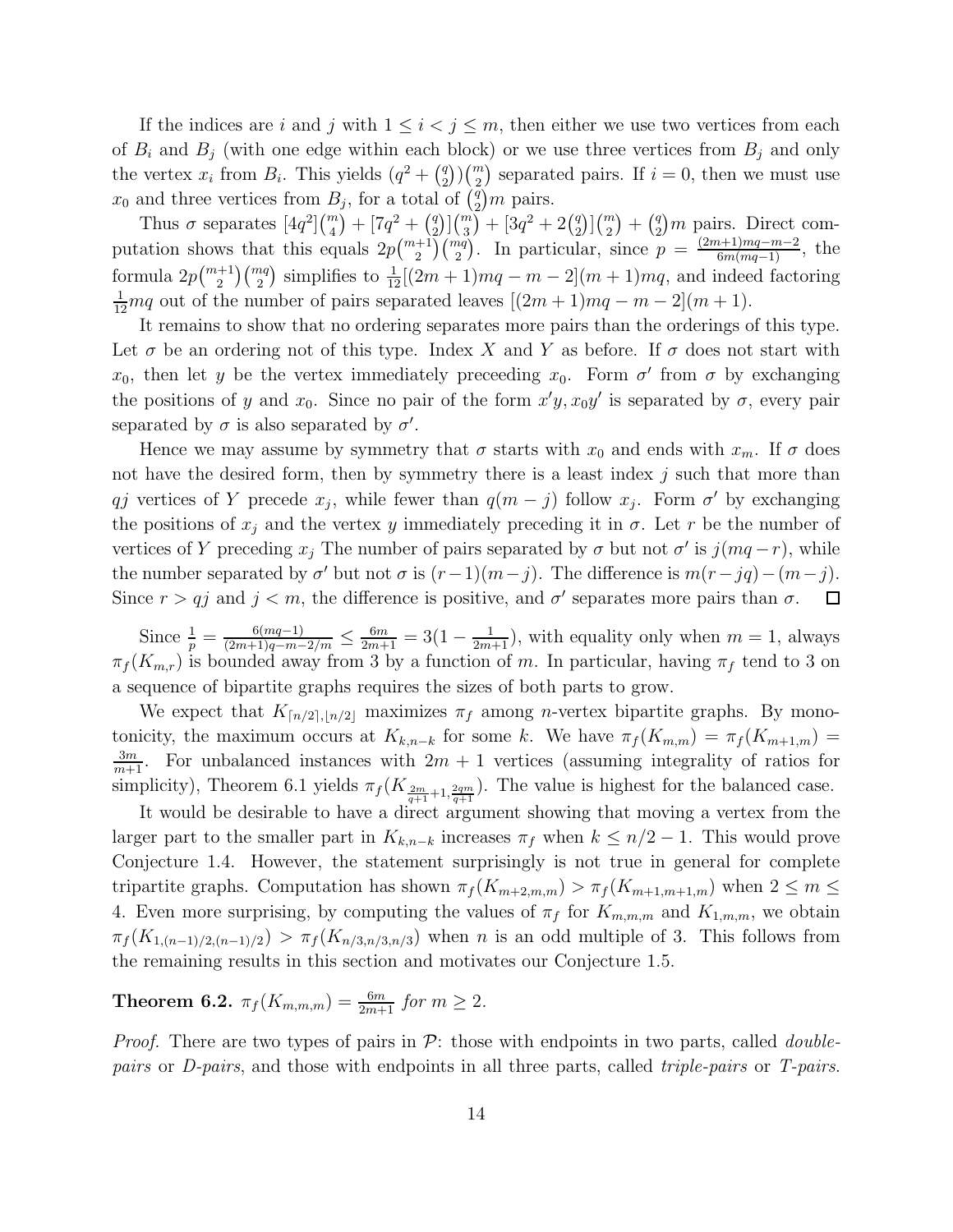Within these two types of pairs in  $P$ , any pair can be mapped to any other pair via an automorphism, so by Corollary 2.3 some optimal strategy for the pair player makes D-pairs equally likely and makes T-pairs equally likely.

Let the parts of  $K_{m,m,m}$  be X, Y, and Z. Let  $\sigma$  be an ordering  $v_1, \ldots, v_{3m}$  such that each triple  $\{v_{3i-2}, v_{3i-1}, v_{3i}\}$  consists of one vertex from each part, for  $1 \le i \le m$ . The ordering player will make all such orderings equally likely. The restrictions of such orderings to two parts are the orderings used in Theorem 3.2, which separate the fraction  $\frac{m+1}{3m}$  of the D-pairs.

We show that each such ordering separates the fraction  $\frac{2m+1}{6m}$  of the T-pairs. This fraction is smaller than  $\frac{m+1}{3m}$ . Hence this strategy shows that the separation game has value at least  $2m+1$  $\frac{m+1}{6m}$ . By making the T-pairs equally likely, the pair player establishes equality if also no other ordering separates more T-pairs.

For use in the next theorem, we distinguish each T-pair as a W-pair, for  $W \in \{X, Y, Z\}$ , when W is the part contributing two vertices to the pair. Furthermore, with  $w \in \{x, y, z\}$ , we index W as  $w_1, \ldots, w_m$  in order of appearance in  $\sigma$ . Let the *block*  $B_i$  be  $\{v_{3i-2}, v_{3i-1}, v_{3i}\},\$ so  $B_i = \{x_i, y_i, z_i\}$  for  $1 \leq i \leq m$ , though  $\{x_i, y_i, z_i\}$  may appear in any order in  $\sigma$ . The vertices of a T-pair separated by  $\sigma$  may use two, three, or four indices in  $\{1, \ldots, m\}$ . In each case, let W be the part contributing a vertex to each edge of the pair.

T-pairs hitting  $B_i, B_j, B_k, B_l$  with  $i < j < k < l$  consist of one edge in  $B_i \cup B_j$  and the other in  $B_k \cup B_l$ . We can choose the blocks for the two vertices of W in four ways  $(B_i \text{ or } B_j,$ and  $B_j$  or  $B_k$ ), and then we just choose which of the other two parts finishes the first edge. Hence there are  $8\binom{m}{4}$  such W-pairs for each W, together  $24\binom{m}{4}$  such T-pairs.

Pairs hitting only  $B_i$ ,  $B_j$ ,  $B_k$  with  $i < j < k$  consist of one edge in  $B_i \cup B_j$  and the other in  $B_j \cup B_k$ , with care in making a separated pair needed when  $B_j$  contributes two vertices. If the repeated part W contributes  $w_i$  and  $w_k$ , then there are five ways to complete the pair, one with two vertices from  $B_j$  and two each having an edge within  $B_i$  or  $B_j$ . If  $w_i$  and  $w_j$  are used, then there are two W-pairs having an edge within  $B_i$ . The number of W-pairs using a second vertex from  $B_j$  is  $t-1$  when  $w_j$  is the tth vertex of  $B_j$  in  $\sigma$ , and none having two vertices from  $B_k$ . When  $w_j$  and  $w_k$  are used, the contributions depending on the position of  $w_j$  are reversed. Hence in each case 11 W-pairs are separated, for a total of  $33\binom{m}{3}$  T-pairs.

A separated T-pair hitting only  $B_i$  and  $B_j$  uses  $w_i$  and  $w_j$ . Picking one additional vertex from each block yields two separated  $W$ -pairs. There is also one separated  $W$ -pair with three vertices in  $B_i$  if  $w_i$  is not the last vertex of  $B_i$ , and one with three vertices in  $B_j$  if  $w_j$  is not the first vertex of  $B_j$ . Summing over W yields  $10\binom{m}{2}$  T-pairs of this type.

In total  $\sigma$  separates  $24\binom{m}{4}+33\binom{m}{3}+10\binom{m}{2}$  T-pairs. This sum equals  $\frac{2m+1}{m}\binom{m}{2}$ . Altogether there are  $6m^2\binom{m}{2}$  T-pairs, so the fraction of them separated is  $\frac{2m+1}{6m}$ , as desired.

For an ordering  $\sigma$  not of the specified form, index the vertices of each part in increasing order in  $\sigma$ . Avoiding the specified form means that some vertex precedes another vertex with a lesser index. By symmetry, we may assume that  $y_j$  appears immediately before  $x_i$  in  $\sigma$  for some *i* and *j* with  $j > i$ . Let *k* be the number of vertices of *Z* appearing before  $y_j$ .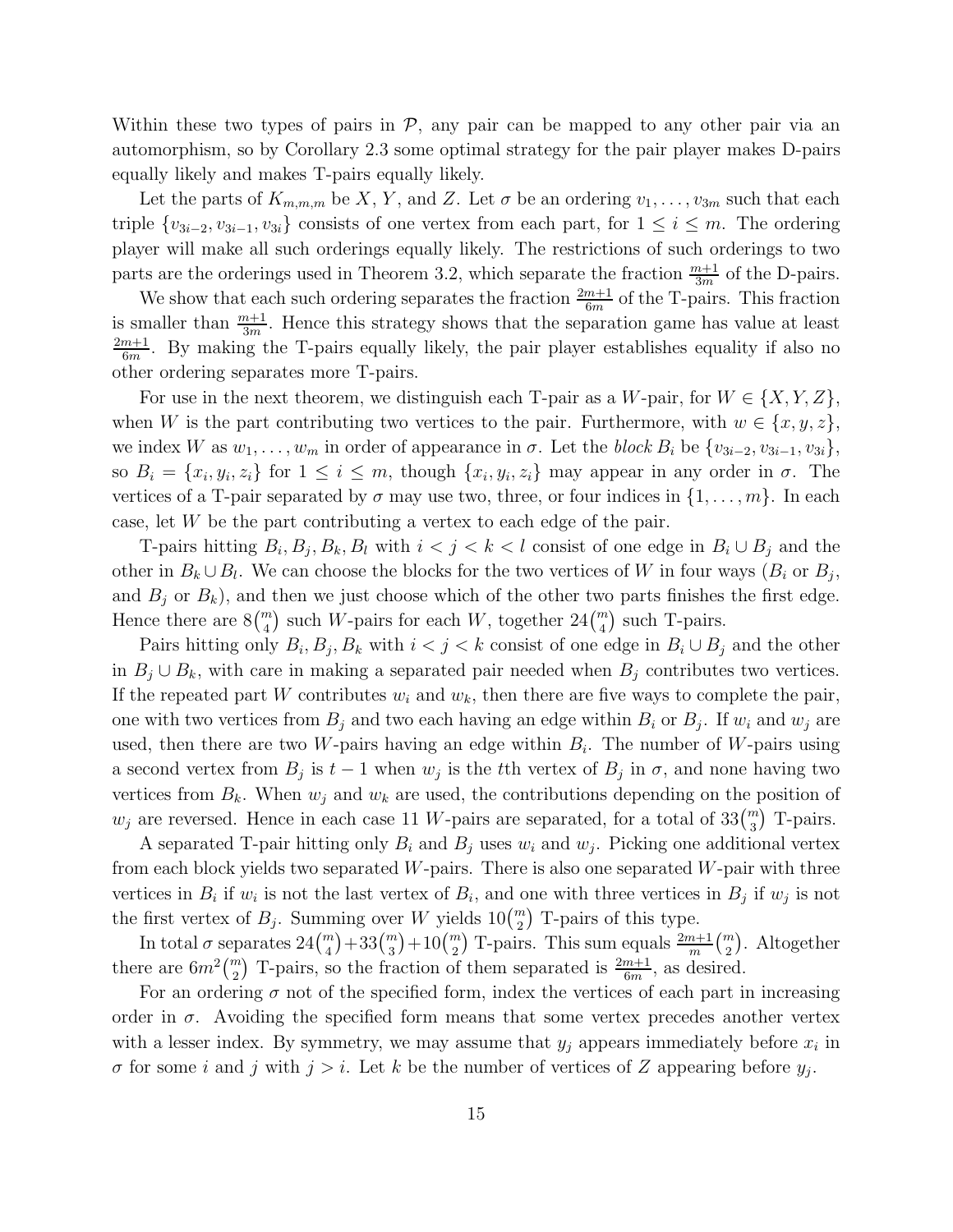Form  $\sigma'$  from  $\sigma$  by interchanging the positions of  $y_j$  and  $x_i$ . Any T-pair separated by exactly one of  $\sigma$  and  $\sigma'$  has  $x_i$  and  $y_j$  as endpoints of the two distinct edges. Considering whether a vertex of Z is used to complete the first, second, or both edges, there are  $k(m$  $j + (i-1)(m-k) + k(m-k)$  such T-pairs in  $\sigma$  and  $k(m-i) + (j-1)(m-k) + k(m-k)$ such T-pairs in  $\sigma'$ . The difference is  $m(j - i)$ . Since  $m \ge 2$  and  $j > i$ , the comparison shows that  $\sigma'$  separates strictly more T-pairs than  $\sigma$ .  $\Box$ 

We also compute the fractional separation dimension of  $K_{m+1,m,m}$ . As with  $K_{m+1,m}$ , the extra vertex imposes no extra cost.

## **Theorem 6.3.**  $\pi_f(K_{m+1,m,m}) = \frac{6m}{2m+1}$  for  $m \geq 2$ .

*Proof.* Let the parts of  $K_{m+1,m,m}$  be X, Y, and Z with  $|X| = m + 1$ . By monotonicity,  $\pi_f(K_{m+1,m,m}) \geq \pi_f(K_{m,m,m}) = \frac{6m}{2m+1}$ . To prove equality, it suffices to give a strategy for the ordering player that separates any pair in  $P$  with probability at least  $\frac{2m+1}{6m}$ . Given an ordering  $\sigma$  as  $v_1, \ldots, v_{3m+1}$ , let  $B_i = \{v_{3i-2}, v_{3i-1}, v_{3i}\}$  for  $1 \le i \le m$  as in Theorem 6.2. Use  $W \in \{X, Y, Z\}$  and  $W = \{w_1, \ldots, w_t\}$  as before, indexed as ordered in  $\sigma$ . The ordering player makes equally likely all orderings such that  $(v_{3i-2}, v_{3i-1}, v_{3i}) = (x_i, y_i, z_i)$  in order, with  $x_{3m+1}$  at the end, and all those that switch Y and Z. By Corollary 2.3, it suffices to show that  $\sigma$  separates at least the fraction  $\frac{2m+1}{6m}$  of the pairs in each orbit.

For the pairs in P with endpoints in only two parts, the number of pairs separated by  $\sigma$ depends only on the restriction of  $\sigma$  to those parts. The restriction is precisely an ordering used in Theorem 3.2 or Theorem 6.1. There we showed that the fraction of such pairs separated is  $\frac{m+1}{3m}$ , which is larger than  $\frac{2m+1}{6m}$ .

In remains to consider the T-pairs. As in Theorem 6.2, classify these as W-pairs for  $W \in \{X, Y, Z\}$ . The Y-pairs and Z-pairs are in one orbit, the X-pairs in another.

Deleting  $x_{3m+1}$  (the last vertex) leaves an ordering considered in Theorem 6.2. There we counted W-pairs within that ordering. There were the same number of separated T-pairs of each type, except for those hitting only two blocks. Since each block  $B_k$  appears in the order  $(x_k, y_k, z_k)$ , each pair of blocks yields three separated X-pairs, four Y-pairs, and three Z-pairs among the 10 T-pairs counted earlier.

We conclude that the ordering separates  $8\binom{m}{4} + 11\binom{m}{3} + 3\binom{m}{2}$  X-pairs and a total of  $16\binom{m}{4} + 22\binom{m}{3} + 7\binom{m}{2}$  Y-pairs and Z-pairs not involving  $x_{3m+1}$ .

Separated T-pairs involving  $x_{3m+1}$  hit at most three earlier blocks. Using one vertex each from  $B_i$ ,  $B_j$ , and  $B_k$  with  $i < j < k$ , we obtain  $4\binom{m}{3}$  X-pairs and a total of  $4\binom{m}{3}$  Y-pairs and Z-pairs. Using  $x_{3m+1}$  and vertices from  $B_i$  and  $B_j$ , there are  $5\binom{m}{2}$  X-pairs,  $2\binom{m}{2}$  Y-pairs and  $\binom{m}{2}$  Z-pairs. Using  $x_{3m+1}$  and all three vertices of  $B_i$ , we obtain one X-pair, since  $x_i$ comes first, and no Y -pairs or Z-pairs.

Summing these possibilities, we find that  $\sigma$  separates  $8\binom{m}{4} + 15\binom{m}{3} + 8\binom{m}{2} + m$  of the  $m^3(m+1)$  X-pairs and  $16\binom{m}{4} + 26\binom{m}{3} + 10\binom{m}{2}$  of the  $2m^2(m^2-1)$  Y-pairs and Z-pairs. Remarkably, each ratio is exactly  $\frac{2m+1}{6m}$ .  $\Box$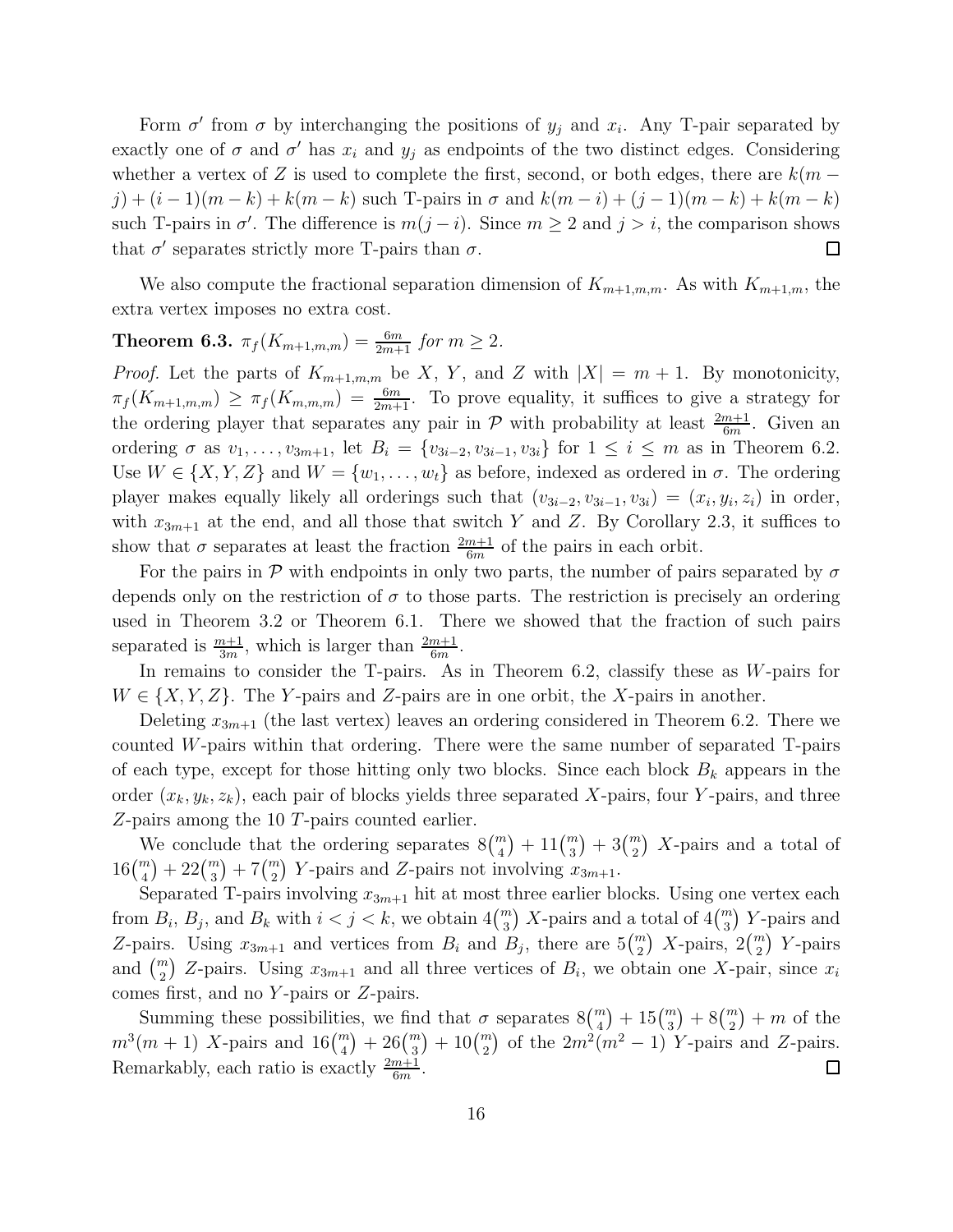In Theorem 6.2 we used more general orderings to simplify the optimality argument. Not needing that proof, here we used more restricted orderings to simplify counting T-pairs.

# **Theorem 6.4.**  $\pi_f(K_{1,m,m}) = \frac{24m}{8m+5+3/(2\lceil m/2 \rceil-1)}$  for  $m \geq 1$ .

*Proof.* Let the parts be X, Y, and Z with  $X = \{x\}$ . Again we have D-pairs and T-pairs, but the D-pairs all lie in  $Y \cup Z$ , and the T-pairs all use x and are Y-pairs or Z-pairs, designated by the part contributing a vertex to each edge. The D-pairs lie in one orbit, as do the T-pairs, so by Corollary 2.3 some optimal strategy for the pair player makes D-pairs equally likely and makes T-pairs equally likely.

Let  $\sigma$  be a vertex ordering of the form  $v_1, \ldots, v_{2k}, x, v_{2k+1}, \ldots, v_{2m}$  such that each pair of the form  $\{v_{2i-1}, v_{2i}\}$  consists of one vertex from each of Y and Z, for  $1 \le i \le m$ . We count the pairs separated by  $\sigma$ . After optimizing over k, the ordering player will make all orderings with that k equally likely.

For all k, the restrictions of such orderings to  $Y\cup Z$  are the orderings used in Theorem 3.2, which separate the fraction  $\frac{m+1}{3m}$  of the D-pairs, and no ordering separates more such pairs.

Index Y as  $y_1, \ldots, y_m$  and Z as  $z_1, \ldots, z_m$  in order in  $\sigma$ , so that  $\{v_{2i-1}, v_{2i}\} = \{y_i, z_i\}$  for  $1 \leq i \leq m$ . Each T-pair separated by  $\sigma$  involves x. For the edge xw, an edge separated from xw by the ordering is obtained by picking one vertex each from Y and Z that are both on the opposite side of x from w or both on the opposite side of w from x. When  $w \in \{y_j, z_j\}$  with  $1 \leq j \leq k$ , taking the two cases of  $y_j$  and  $z_j$  together yields  $(j-1)(j-1+j) + 2(m-k)^2$ pairs. Summing over j yields  $2k(m-k)^2 + \sum_{j=1}^k {\binom{2j-1}{2}}$  pairs. Similarly, summing over  $k + 1 \le j \le m$  yields  $2(m - k)k^2 + \sum_{j=1}^{m-k} {2j-1 \choose 2}$  pairs.

Let  $f(k)$  be the sum of these two quantities, the total number of T-pairs separated. Note that  $f(k) = 2mk(m-k) + \sum_{j=1}^{k} {2j-1 \choose 2} + \sum_{j=1}^{m-k} {2j-1 \choose 2}$ . Letting  $g(k) = f(k) - f(k-1)$ , we have  $g(k) = 2m(m - 2k + 1) + {2k-1 \choose 2} - {2(m-k+1)-1 \choose 2}$ , which simplifies to  $m - 2k + 1$ . Thus  $g(k)$  is a decreasing function of k. Also,  $g(\frac{m}{2})$  $\frac{m}{2}$ ) > 0 and  $g(\frac{m+1}{2})$  $\frac{+1}{2}$ ) = 0. Hence the number of T-pairs is maximized by choosing k as the integer closest to  $m/2$ .

By induction on k, it is easily verified that  $\sum_{j=1}^{k} {\binom{2j-1}{2}} = \frac{1}{6}$  $\frac{1}{6}(4k+1)k(k-1)$ . Hence when m is even and  $k = m/2$ , our orderings separate  $\frac{m}{12}(8m^2 - 3m - 2)$  pairs. When m is odd, they separate  $\frac{m-1}{12}(8m^2+5m+3)$ . With altogether  $2m^2(m-1)$  T-pairs, the ratio is  $\frac{8m^2-3m-2}{24m(m-1)}$ when m is even and  $\frac{8m^2+5m+3}{24m^2}$  when m is odd. Dividing numerator and denominator by  $m-1$  or m yields the unified formula  $\frac{8m+5+3/(2\lceil m/2 \rceil-1)}{24m}$  for the fraction separated.

Note that the fraction of T-pairs separated is smaller than the fraction of D-pairs separated. It suffices to show that no ordering that does not pair vertices of Y and Z and place x between two pairs separates the maximum number of  $T$ -pairs. The pair player achieves equality in the game by making the T-pairs equally likely.

Since we have considered all  $k$ , avoiding the specified form means that some vertex in  $Y \cup Z$  precedes another vertex with a lesser index or that x occurs between  $y_i$  and  $z_i$  for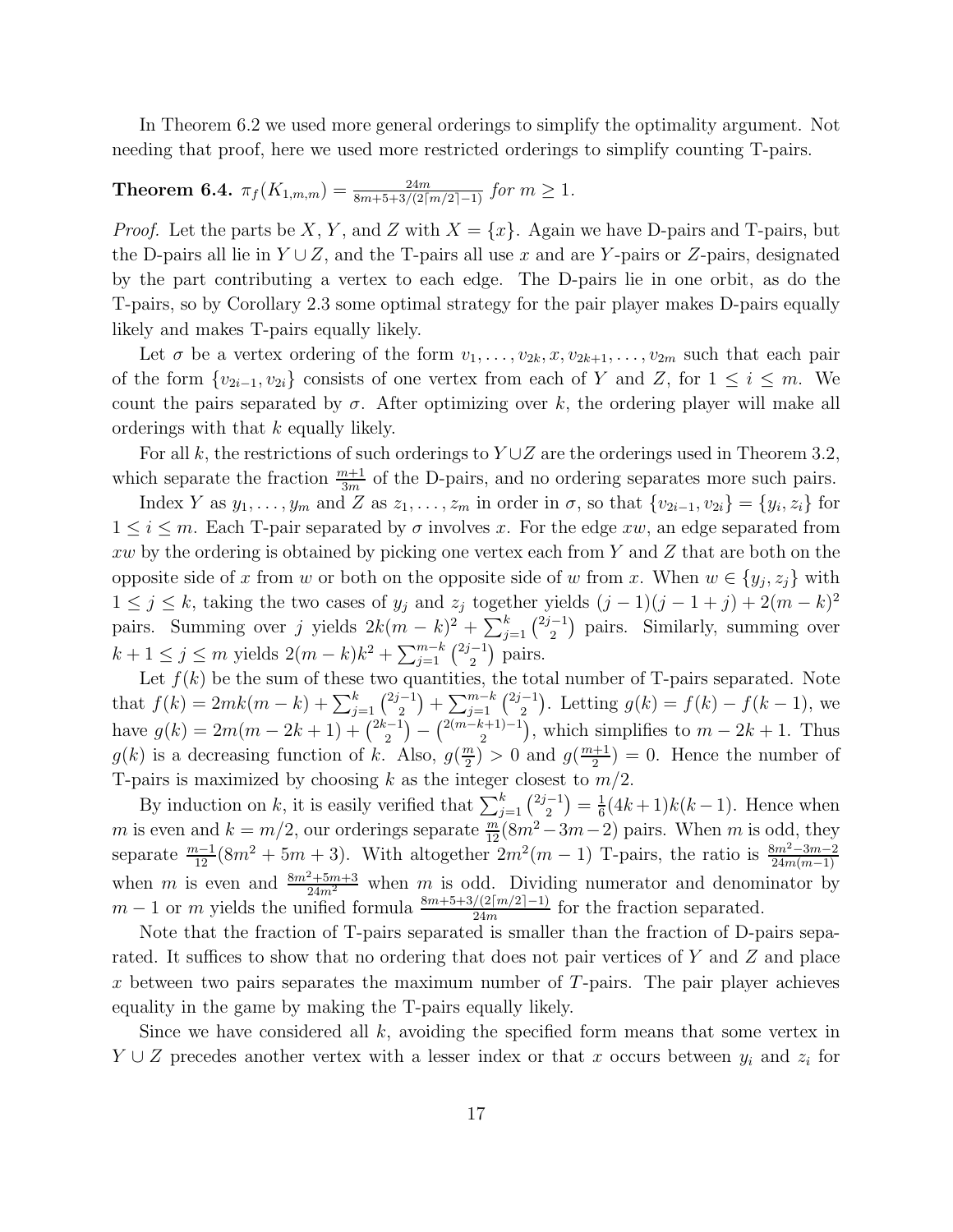some *i*. In the first case, we may assume that  $y_j$  appears before  $z_i$  with  $j > i$  and no vertex of  $Y \cup Z$  between  $y_j$  and  $z_i$ . In the second case, we may assume by symmetry that  $i < m$ and  $y_i$  is before  $z_i$ . In either case, form  $\sigma'$  from  $\sigma$  by moving  $z_i$  one position earlier; this exchanges  $z_i$  with  $y_j$  or with x.

If x appears before  $y_j$  in  $\sigma$ , then  $m - j$  T-pairs are separated in  $\sigma$  but not  $\sigma'$ , and  $m - i$ T-pairs are separated in  $\sigma'$  but not  $\sigma$ . If x appears after  $z_i$ , then  $i-1$  T-pairs are separated by  $\sigma$  but not  $\sigma'$ , and  $j-1$  T-pairs are separated by  $\sigma'$  but not  $\sigma$ . Since  $j > i$ , in each case  $\sigma'$  separates more T-pairs.

In the remaining case, x appears between  $y_i$  and  $z_i$  with  $j \geq i$  and  $i < m$ . Now  $(i+j-1)(m-j)$  T-pairs are separated by  $\sigma$  but not  $\sigma'$ , and  $(2m-i-j)j$  T-pairs separated by  $\sigma'$  but not  $\sigma$ . We have  $(2m - i - j)j > (i + j - 1)(m - j)$  when  $j < m(j - i + 1)$ , which is true when  $i < j \leq m$  and  $i < m$ .  $\Box$ 

### 7 Circular Separation Dimension

Instead of considering linear orderings of the  $V(G)$ , we may consider circular orderings of  $V(G)$ . A pair of nonincident edges  $\{xy, zw\}$  is *separated* by a circular ordering  $\sigma$  if the endpoints of the two edges do not alternate. The *circular separation dimension* is the minimum number of circular orderings needed to separate all pairs of nonincident edges in this way. The *circular t-separation dimension*  $\pi_t^{\circ}(G)$  is the minimum size of a multiset of circular orderings needed to separate all the pairs at least t times. The *fractional circular separation dimension*  $\pi_f^{\circ}(G)$  is  $\liminf_{t\to\infty} \pi_f^{\circ}(G)/t$ .

Like  $\pi(G)$ , also  $\pi^{\circ}(G)$  is a hypergraph covering problem. The vertex set  $P$  of the hypergraph  $H$  is the same, but the edges corresponding to vertex orderings of  $G$  are larger. Thus  $\pi^{\circ}(G) \leq \pi(G)$  and  $\pi_f^{\circ}(G) \leq \pi_f(G)$ .

Before discussing the fractional problem, one should first determine the graphs G such that  $\pi^{\circ}(G)$  (and hence also  $\pi^{\circ}(G)$ ) equals 1. Surprisingly, this characterization is quite easy. Unfortunately, it does not generalize to geometrically characterize graphs with  $\pi^{\circ}(G) = t$ like the boxicity result in [4, 5].

#### **Proposition 7.1.**  $\pi^{\circ}(G) = 1$  *if and only if* G *is outerplanar.*

*Proof.* When  $\pi^{\circ}(G) = 1$ , the ordering provides an outerplanar embedding of G by drawing all edges as chords. Chords cross if and only if their endpoints alternate in the ordering.

For sufficiency, it suffices to consider a maximal outerplanar graph, since the parameter is monotone. The outer boundary in an embedding is a spanning cycle; use that as the vertex order. All pairs in  $\mathcal P$  are separated, since alternating endpoints yield crossing chords. ப

The lower bound  $\pi(K_{m,n}) \geq \log_2(\min\{m,n\})$  relies on the fact that when two vertices of one part precede two vertices of the other, both nonincident pairs induced by these four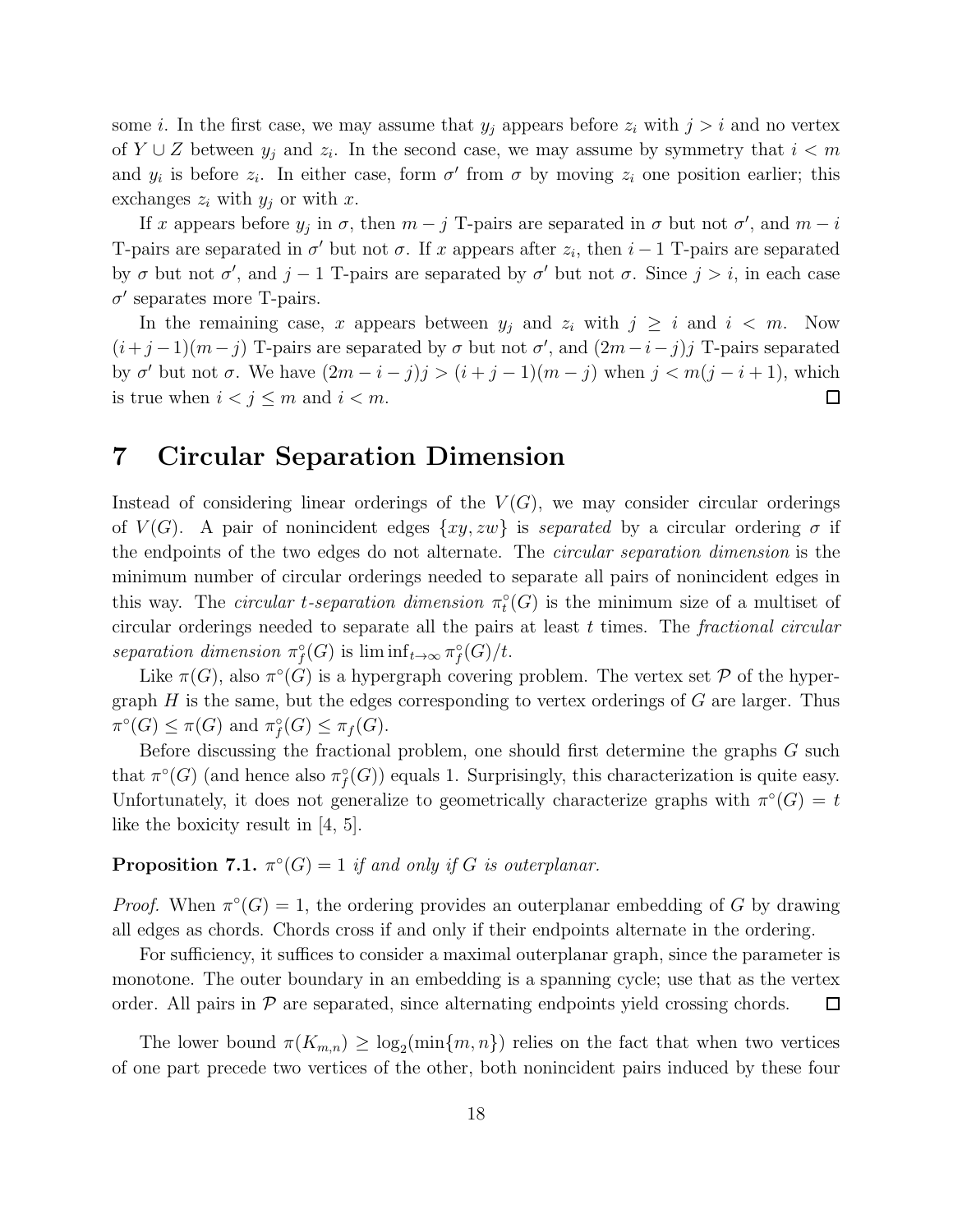vertices fail to be separated. In an circular ordering, always at last one of the two pairs is separated. This leads to the surprising result that  $\pi^{\circ}(G) \in \{1,2\}$  when G is bipartite.

Proposition 7.2.  $\pi^{\circ}(K_{m,n}) = 2$  when  $m, n \geq 2$  with  $mn > 4$ .

*Proof.* The exceptions are the cases where  $K_{m,n}$  is outerplanar and Proposition 7.1 applies. Let  $\sigma$  be an circular ordering in which each partite set occurs as a consecutive segment of vertices. Obtain  $\sigma'$  from  $\sigma$  by reversing one of the partite sets. A nonincident pair of edges alternates endpoints in  $\sigma$  if and only if it does not alternate endpoints in  $\sigma'$ . Hence it is separated in exactly one of the two orderings.  $\Box$ 

Nevertheless,  $\pi^{\circ}$  is unbounded. It suffices to consider  $K_n$ , where a classical result provides the lower bound. A list of d-tuples is *monotone* if in each coordinate the list is strictly increasing or weakly decreasing. The multidimensional generalization of the Erdős–Szekeres Theorem by de Bruijn states that any list of more than  $l^{2^d}$  vectors in  $\mathbb{R}^d$  contains a monotone sublist of more than l vectors. The result is sharp, but this does not yield equality in the lower bound on  $\pi^{\circ}(K_n)$ . Our best upper bound is logarithmic, from  $\pi(K_n) \leq 4 \log_{3/2} n$  [5].

**Theorem 7.3.**  $\pi^{\circ}(G) > \log_2 \log_3(\omega(G) - 1)$ .

*Proof.* Note first that a set of circular orderings separates all pairs of nonincident edges in  $K_n$  if and only if every 4-set appears cyclically ordered in more than one way (not counting reversal). This follows because each cyclic ordering of  $K_4$  alternates endpoints of exactly one pair of nonincident edges, and for the three cyclic orderings (unchanged under reversal) the pairs that alternate are distinct.

Consider d circular orderings of  $\{v_1, \ldots, v_n\}$ . Write them linearly by starting with  $v_1$ . Associate with each  $v_i$  a vector  $w_i$  in  $\mathbb{R}^d$  whose jth coordinate is the position of  $v_i$  in the jth linear ordering. If  $n > 3^{2^d}$ , then by the multidimensional generalization of the Erdős–Szekeres Theorem  $w_1, \ldots, w_n$  has a monotone sublist of four elements. The four corresponding vertices  $x_1, x_2, x_3, x_4$  appear in increasing order or in decreasing order in each linear order. Hence they appear in the same cyclic order or its reverse in each of the original circular orderings. In particular,  $x_1x_3$  and  $x_2x_4$  are not separated by these circular orderings. Since we considered any d circular orderings,  $\pi^{\circ}(K_n) > d$  when  $n = 3^{2^d} + 1$ .  $\Box$ 

We next turn to the fractional context. Since  $\pi^{\circ}(G)$  is a hypergraph covering problem, again and  $\pi_f^{\circ}$  is computed from a matrix game, with each row provided by the set of pairs in  $P$  separated by a circular orderinge

Our earlier results have analogues in the circular context. A circular ordering of four vertices separates two of the three pairs instead of one, which improves some bounds by a factor of 2. The characterization of the extremal graphs then mirrors the proof of Theorem 3.1.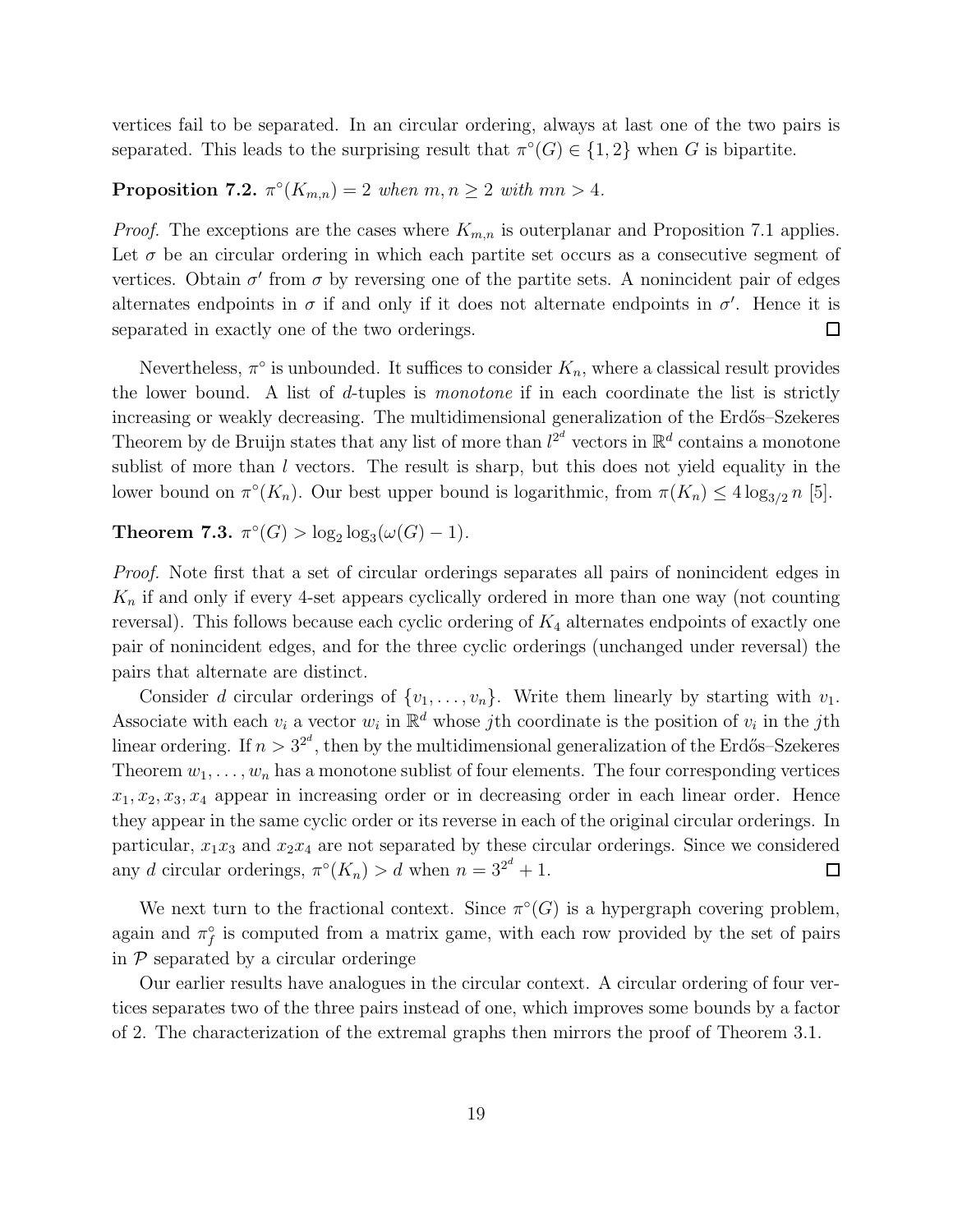Theorem 7.4.  $\pi_f^{\circ}(G) \leq \frac{3}{2}$  $\frac{3}{2}$ , with equality if and only if  $K_4 \subseteq G$ . Furthermore, if G has n *vertices and*  $K_4 \subseteq G$ *, then*  $\pi_f^{\circ}(G) \leq \frac{3}{2}$  $\frac{3}{2}\left(1-\frac{6}{n^4}+O(\frac{1}{n^5})\right).$ 

*Proof.* A circular ordering separates two of the three pairs in each set of four vertices, so making all circular orderings of *n* vertices equally likely yields  $\pi_f^{\circ}(G) \leq \frac{3}{2}$  $\frac{3}{2}$ . Equality holds when  $K_4 \subseteq G$ , since the pair player can give probability  $\frac{1}{3}$  to each pair of nonincident edges in a copy of  $K_4$ .

Now suppose  $K_4 \nsubseteq G$ . Let  $p = \frac{2}{3} + \frac{4(n-4)!}{n!}$ . We provide a distribution on the circular orderings of  $V(G)$  such that each nonincident pair of edges is separated with probability at least p. We create a list of n! linear orderings of  $V(G)$ , which we view as n! circular orderings.

Consider  $S = \{a, b, c, d\} \subseteq V(G)$ . For each ordering  $\rho$  of the remaining  $n-4$  vertices, 24 orderings begin with S and end with  $\rho$ . By symmetry, we may assume  $ac \notin E(G)$ . Thus the possible pairs of nonincident edges induced by S are  $\{ab, cd\}$  and  $\{ad, bc\}$ . We increase the separation probability for these vertex pairs.

Circular separation includes nesting when written linearly; only alternation of endpoints fails. The pairs  $\{ab, cd\}$  and  $\{ad, bc\}$  are each separated 16 times in the 24 orderings of S followed by  $\rho$ . The new 24 orderings will separate  $\{ab, cd\}$  and  $\{ad, bc\}$  each at least 20 times and any other pair (not including  $\{a, c\}$ ) at least 16 times.

The 24 new orderings are two copies each where the first four vertices are (in order) abdc, badc, dcba, cbad, adbc, adcb, acbd, or dbac, and four copies each using cdab or bcda, always followed by  $\rho$ . By inspection, each of  $\{ab, cd\}$  and  $\{ad, bc\}$  is separated 20 times in the list.

The number of orderings that separate any pair of nonincident edges having at most two vertices in  $S$  is the same as before. Hence we need only check pairs with three vertices in  $S$ , consisting of one edge in  $\{ab, cd, bc, ad, bd\}$  (never ac) and another edge with one endpoint among the remaining two vertices in S. In each case, the endpoints of the induced edge appear before or after the third vertex in at least 16 of the orderings in the new list of 24.

Since  $\{a, b, c, d\}$  is arbitrary and we do this for each 4-set, the pairs  $\{ab, cd\}$  and  $\{ad, bc\}$ are separated with probability at least  $\frac{5}{6}$  by the 24 orderings that start with  $\{a, b, c, d\}$  and then are made circular, and with probability at least  $\frac{2}{3}$  among the remaining orderings. Thus the separation probability increases from  $\frac{2}{3}$  to at least p for each pair.  $\Box$ 

Again there is no sharper bound for bipartite graphs or graphs with girth 4:  $\pi_f^{\circ}(K_{m,m}) \to$ 3  $\frac{3}{2}$ . The orderings used to give the optimal upper bound for  $\pi_f^{\circ}(K_{m,qm})$  are in some sense the farthest possible from those giving the optimal upper bound for  $\pi^{\circ}(K_{m,qm})$  in Proposition 7.2.

**Theorem 7.5.** 
$$
\pi_f^{\circ}(K_{m,qm}) = \frac{6(qm-1)}{4mq+q-3}
$$
. In particular,  $\pi_f^{\circ}(K_{m,m}) = \frac{3m-3}{2m-1}$ .

*Proof.* Again Corollary 2.3 (for the circular separation game) applies. The  $2\binom{m}{2}\binom{qm}{2}$  pairs of nonincident edges lie in one orbit, so it suffices to make circular orderings that separate  $\frac{4mq+q-3}{6(qm-1)}2\binom{m}{2}$  ( $\frac{qm}{2}$ ) pairs equally likely and show that no ordering separates more.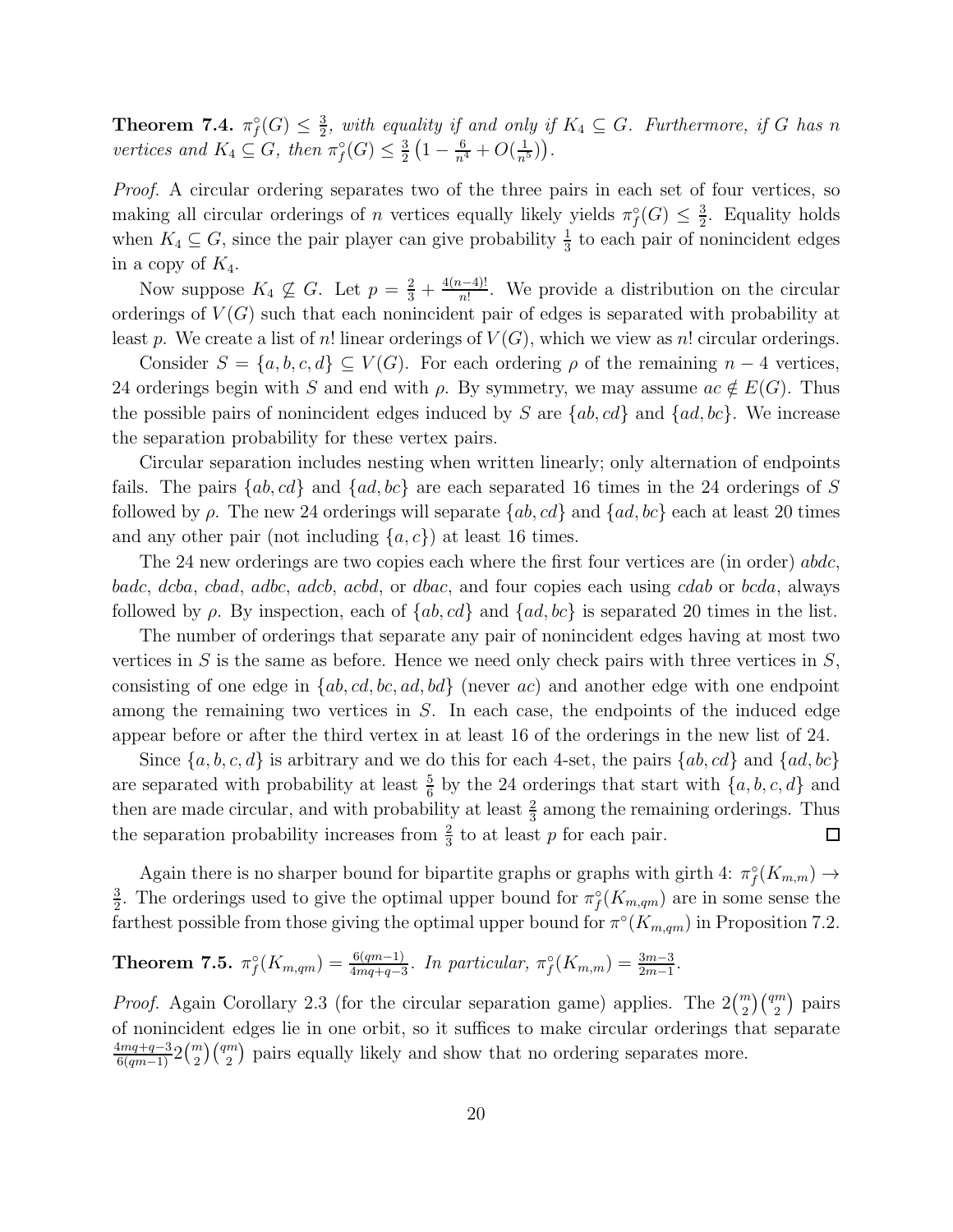Let X and Y be the parts of the bipartition, with  $|X| = m$ . Let  $\sigma$  be a circular ordering in which the vertices of X are equally spaced, with q vertices of Y between any two successive vertices of X.

There are two types of pairs separated by  $\sigma$ . In one, the parts for the four vertices alternate as  $XYXY$ ; in the other, they occur as  $XYYX$ , cyclically. Choose the first member of X in m ways. Let k be the number of steps within X taken to get from there to the other member of X used. In the first case, there are  $kq(m-k)q$  ways to choose the vertices from Y and two ways to group the chosen vertices to form a separated nonincident pair, but either of the vertices of X could have been called the first vertex. In the second case, there are  $\binom{kq}{2}$  $\binom{cq}{2}$ ways to choose from  $Y$ , one way to group, and only one choice for the first vertex of  $X$ .

Thus to count the separated pairs, we sum over k and use  $\sum_{k=-n}^{m} \binom{n+k}{r}$  $\binom{m-k}{r} \binom{m-k}{s} = \binom{n+m+1}{r+s+1}$ and  $\sum_{k=1}^{n} k^2 = \frac{1}{6}$  $\frac{1}{6}n(n+1)(2n+1)$  to compute

$$
m\sum_{k=1}^{m-1} kq(m-k)q + m\sum_{k=1}^{m-1} {kq \choose 2} = m\sum_{k=0}^{m} q^2 {0+k \choose 1} {m-k \choose 1} + \frac{mq}{2}\sum_{k=1}^{m-1} (k^2q - k)
$$
  
= 
$$
mq^2 {m+1 \choose 3} + \frac{mq^2}{2} \frac{(m-1)m(2m-1)}{6} - \frac{mq}{2} {m \choose 2}.
$$

Factoring out  $2\binom{m}{2}\frac{qm}{2}$  $\frac{m}{2}$  leaves  $\frac{1}{6}(4mq+q-3)$ , as desired.

It remains to show that no other circular ordering separates as many pairs of nonincident edges. We do this by finding, for every circular ordering  $\sigma$  other than those discussed above, an ordering  $\hat{\sigma}$  that separates more pairs.

With  $X = \{x_1, \ldots, x_m\}$  in cyclic order, the ordering  $\sigma$  is described by a list  $q_1, \ldots, q_m$  of nonnegative integers summing to  $qm$ , where  $q_i$  is the number of vertices of Y between  $x_{i-1}$ and  $x_i$  (indexed modulo m). Index so that  $q_1 = \max_i q_i$ ; we may assume  $q_1 \geq q+1$ .

Let  $\sigma'$  be the ordering obtained by interchanging  $x_m$  with the vertex y immediately following it (note that  $y \in Y$ , since  $q_1 > q$ ). The pairs in  $P$  separated by  $\sigma$  or  $\sigma'$  but not both are those consisting of an edge  $yx_k$  for some k with  $1 \le k \le m-1$  and an edge  $x_my'$ . For those separated by  $\sigma$  but not  $\sigma'$  there are  $\sum_{j=k+1}^{m} q_j$  choices for y'. For those separated by  $\sigma'$  but not  $\sigma$  there are  $(\sum_{i=1}^k q_i) - 1$  choices for y'.

After isolating the terms involving  $q_1$ , the net gain in switching from  $\sigma$  to  $\sigma'$  is thus

$$
\sum_{k=1}^{m-1} \left( q_1 - 1 + \sum_{i=2}^k q_i - \sum_{j=k+1}^m q_j \right).
$$

Consider instead the ordering  $\sigma''$  obtained from  $\sigma$  by interchanging  $x_1$  with the vertex y immediately preceding it (again  $y \in Y$ , since  $q_1 > q$ . The net change in the number of separated pairs follows the same computation, except that  $q_2, \ldots, q_m$  are indexed in the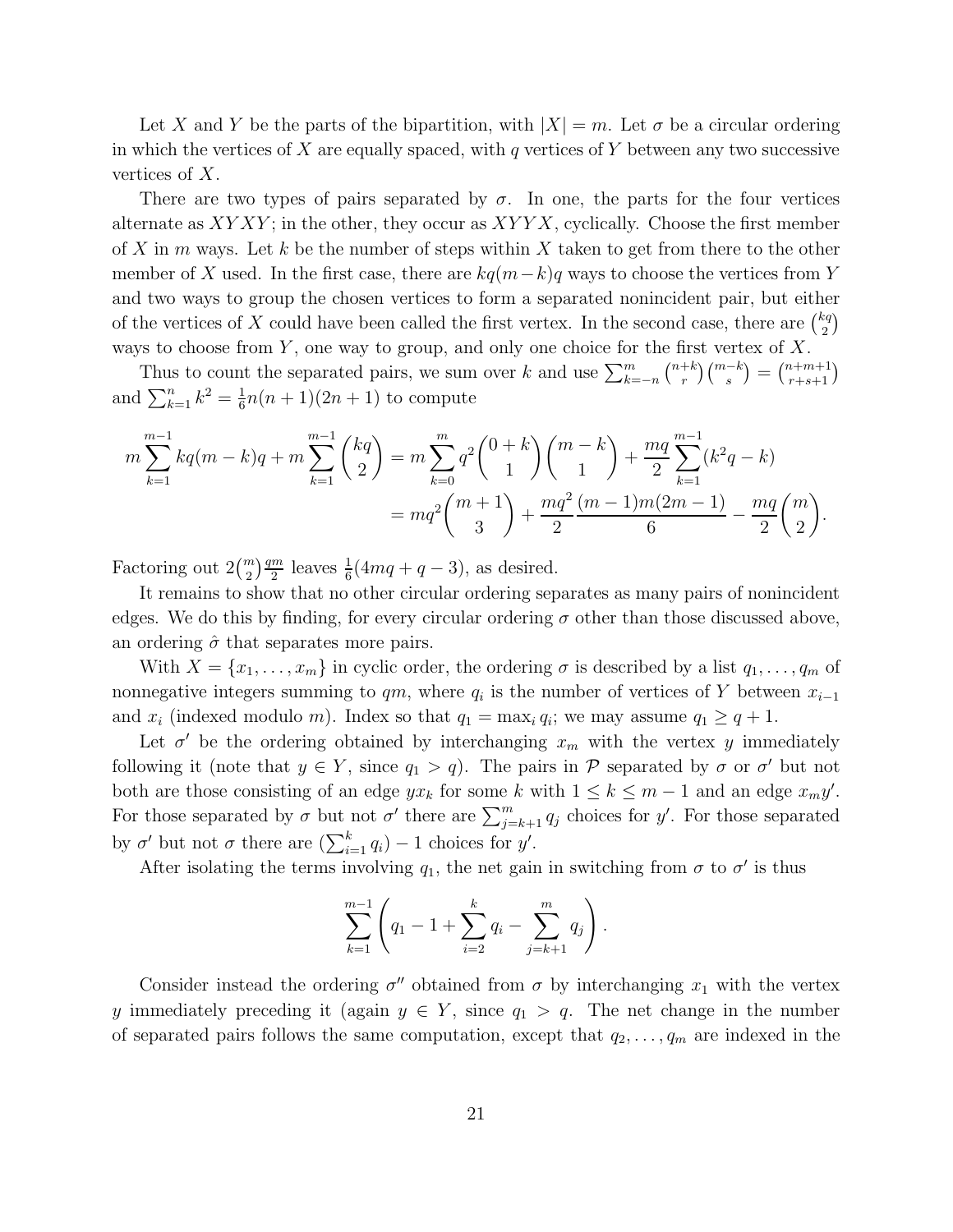reverse order. More precisely, the change in moving from  $\sigma$  to  $\sigma''$  is

$$
\sum_{k=2}^{m} \left( q_1 - 1 + \sum_{j=k+1}^{m} q_j - \sum_{i=2}^{k} q_i \right).
$$

In summing the two net changes, the summations in the terms for  $2 \leq k \leq m-1$  cancel. The sum is thus

$$
2(q_1-1)(m-1) - \sum_{j=2}^{m} q_j - \sum_{i=2}^{m} q_i.
$$

Since  $\sum_{j=2}^{m} q_j = qm - q_1$ , the net sum simplifies to  $2q_1m - 2qm - 2(m-1)$ . Since  $q_1 \ge q+1$ , the value is at least 2. Since the sum of the two net changes is positive, at least one of them is positive, and  $\sigma$  does not separate the most pairs.  $\Box$ 

Note that  $K_{2,r}$  is planar with girth 4, for  $r \geq 2$ . Theorem 7.5 yields  $\pi_f^{\circ}(K_{2,2q}) = \frac{4q-4}{3q-1} \to \frac{4}{3}$ . It remains open how large  $\pi_f^{\circ}$  can be for planar graphs with girth 4, and for graphs (planar or not) with larger girth. For girth 5, computer computation shows that the fractional circular separation dimension of the Petersen graph is  $\frac{8}{7}$ .

## References

- [1] N. Alon, High girth graphs with large fractional separation dimension, draft, 2016.
- [2] N. Alon, M. Basavaraju, L.S. Chandran, R. Mathew, and D. Rajendraprasad, Separation dimension of bounded degree graphs. SIAM J. Discrete Math. 29 (2015), 59–64.
- [3] N. Alon and F. R. K. Chung, Explicit construction of linear sized tolerant networks. Discrete Math. 72(1988), 15–19.
- [4] M. Basavaraju, L.S. Chandran, M.C. Golumbic, R. Mathew, and D. Rajendraprasad, Boxicity and separation dimension. In *Graph-Theoretic Concepts in Computer Science*, Lecture Notes in Comput. Sci. 8747 (Springer, 2014), 81–92.
- [5] M. Basavaraju, L.S. Chandran, M.C. Golumbic, R. Mathew, and D. Rajendraprasad, Separation Dimension of Graphs and Hypergraphs. Algorithmica 75 (2016), 187–204.
- [6] M. Basavaraju, L.S. Chandran, R. Mathew, and D. Rajendraprasad, Pairwise Suitable Family of Permutations and Boxicity. http://arxiv.org/abs/1212.6756.
- [7] A. P. Bharathi, M. De, and A. Lahiri, Circular Separation Dimension of a Subclass of Planar Graphs. https://arxiv.org/abs/1612.09436.